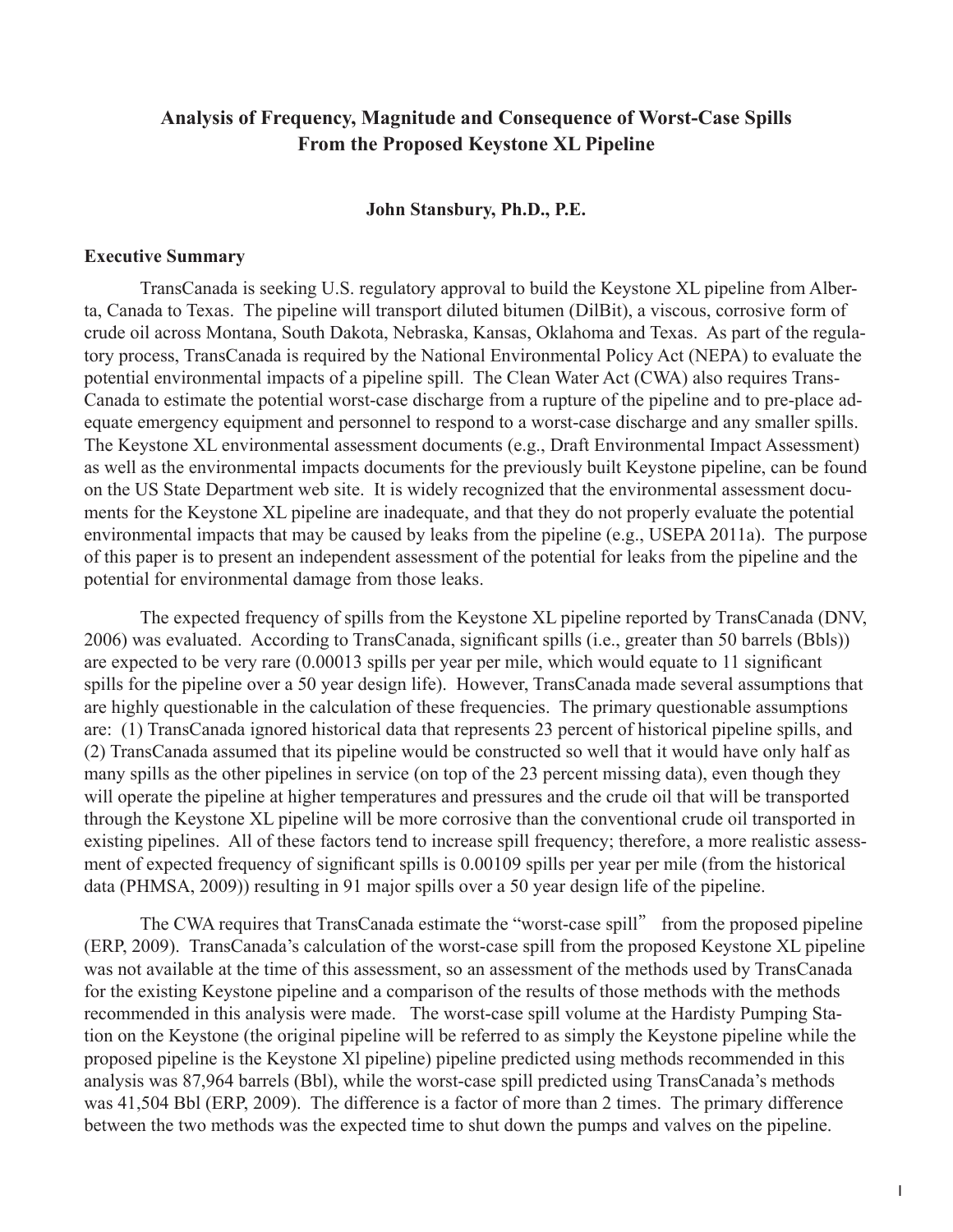TransCanada used 19 minutes (TransCanada states that it expects the time to be 11.5 minutes for the Keystone XL pipeline). Since a very similar pipeline recently experienced a spill (the Enbridge spill), and the time to finally shutdown the pipeline was approximately 12 hours, and during those 12 hours the pipeline pumps were operated for at least 2 hours, it is clear that the assumption of 19 minutes or 11.5 minutes is not appropriate for the shut-down time for the worst-case spill analysis. Therefore, worst-case spill volumes are likely to be significantly larger than those estimated by TransCanada. The worst-case spill volumes from the Keystone XL pipeline for the Missouri, Yellowstone, and Platte River crossings were estimated by this analysis to be 122,867 Bbl, 165,416 Bbl, and 140,950 Bbl, respectively. In addition, this analysis estimated the worst-case spill for a subsurface release to groundwater in the Sandhills region of Nebraska to be 189,000 Bbl (7.9 million gallons).

Among numerous toxic chemicals that would be released in a spill, the benzene (a human carcinogen) released from the worst-case spill into a major river (e.g., Missouri River) could contaminate enough water to form a plume that could extend more than 450 miles at concentrations exceeding the Safe Drinking Water Act Maximum Contaminant Level (MCL) (i.e., safe concentration for drinking water). Therefore, serious impacts to drinking water intakes along the river would occur. Contaminants from a release at the Missouri or Yellowstone River crossings would enter Lake Sakakawea in North Dakota where they would adversely affect drinking water intakes, aquatic wildlife, and recreation. Contaminants from a spill at the Platte River crossing would travel downstream unabated into the Missouri River for several hundred miles and affect drinking water intakes for hundreds of thousands of people in cities like Lincoln, NE; Omaha, NE; Nebraska City, NE; St. Joseph, MO; and Kansas City, MO, as well as aquatic habitats and recreational activities. In addition, other constituents from the spill would pose serious risks to aquatic species in the river. The Missouri, Yellowstone, and Platte Rivers all provide habitat for threatened and endangered species including the pallid sturgeon, the interior least tern, and the piping plover. A major spill in one of these rivers could pose a significant threat to these species.

The benzene released by the worst-case spill to groundwater in the Sandhills region of Nebraska would be sufficient to contaminate 4.9 billion gallons of water at concentrations exceeding the safe drinking water levels. This water could form a plume 40 ft thick by 500 ft wide by 15 miles long. This plume, and other contaminant plumes from the spill, would pose serious health risks to people using that groundwater for drinking water and irrigation.

#### **Introduction**

TransCanada is seeking U.S. regulatory approval to build the Keystone XL pipeline from Alberta, Canada to Texas. The pipeline will transport diluted bitumen (DilBit), a viscous, corrosive form of crude oil across Montana, South Dakota, Nebraska, Kansas, Oklahoma, and Texas. As part of the regulatory process, TransCanada is required by the National Environmental Policy Act (NEPA) to evaluate the potential environmental impacts of a pipeline spill. The Clean Water Act (CWA) also requires Trans-Canada to estimate the potential worst-case discharge from a rupture of the pipeline and to pre-place adequate emergency equipment and personnel to respond to a worst-case discharge and any smaller spills. The Keystone XL environmental assessment documents (e.g., Draft Environmental Impact Assessment) as well as the environmental impacts documents for the previously built Keystone pipeline, can be found on the US State Department web site. It is widely recognized that the environmental assessment documents for the Keystone XL pipeline are inadequate, and that they do not properly evaluate the potential environmental impacts that may be caused by leaks from the pipeline (e.g., USEPA, 2011a). The purpose of this paper is to present an independent assessment of the potential for leaks from the pipeline and the potential for environmental damage from those leaks.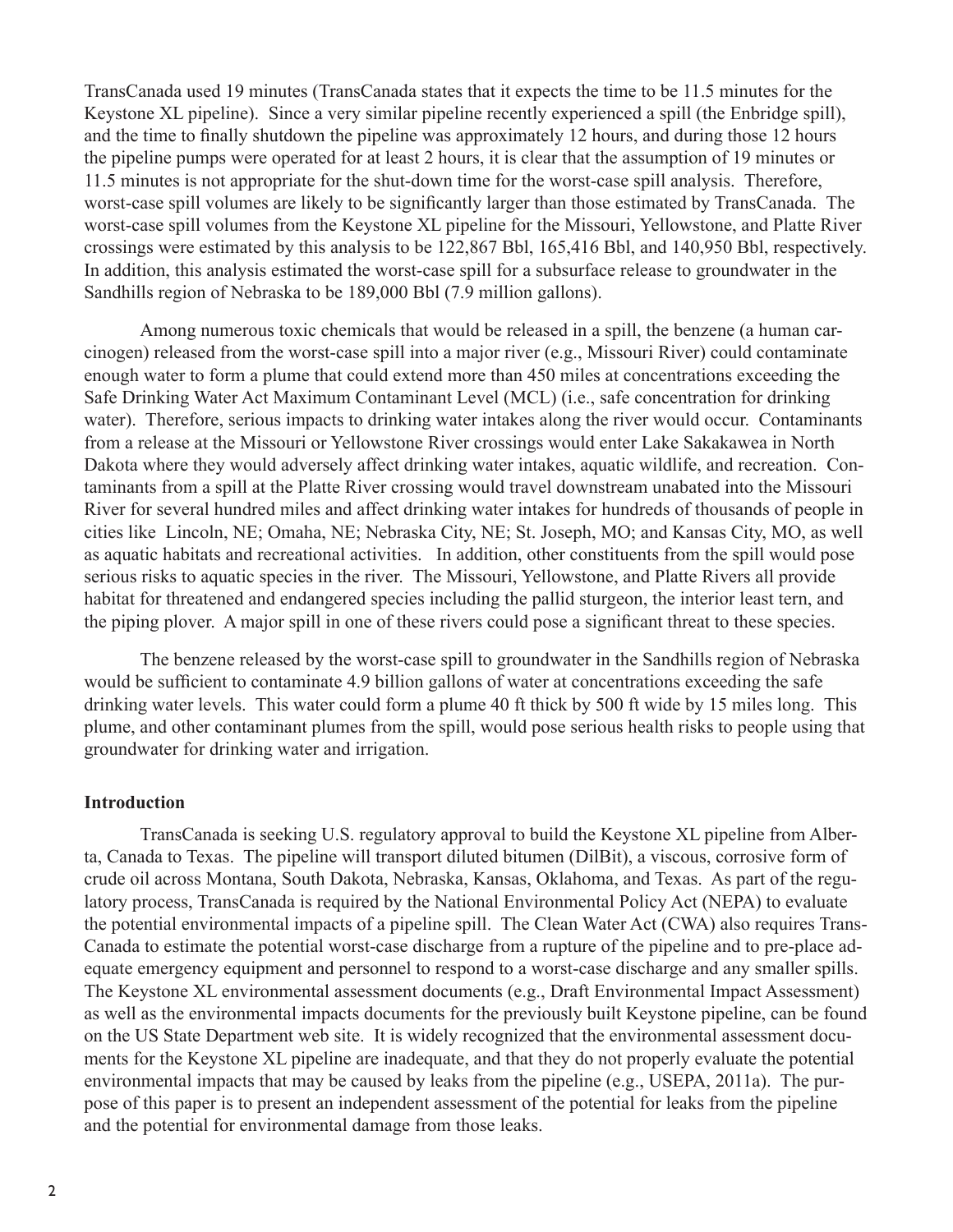In addition to evaluating potential environmental damage from pipeline leaks, TransCanada is required by law to pre-position emergency equipment and personnel to respond to any potential spill. This paper does not address these requirements. However, an independent assessment of TransCanada's emergency response plans for the previously built Keystone pipeline was done by Plains Justice (Blackburn, 2010). This document clearly shows that the emergency response plan for the Keystone pipeline is woefully inadequate. Considering that the proposed Keystone XL pipeline will cross much more remote areas (e.g., central Montana, Sandhills region of Nebraska) than was crossed by the Keystone pipeline, there is little reason to believe that the emergency response plan for Keystone XL will be adequate.

Since spills from these pipelines will occur, and since they will be extremely difficult and expensive to clean up (likely tens to hundreds of millions of dollars), it is imperative that TransCanada be required to be bonded for these clean-up costs before any permits are granted. This proposed requirement is supported by the recent Enbridge spill, where a smaller crude-oil pipeline leak released crude oil into a tributary of the Kalamazoo River, and early clean-up costs, as reported by the U.S. EPA, have exceeded \$25 million.

### **Worst-Case Spill**

One of the requirements of the CWA is to calculate the worst-case potential spill from the pipeline. An assessment of the potential worst-case spill from the Keystone pipeline was conducted by TransCanada; however, some of the methods and assumptions in that assessment are in question. The primary focus of this paper is to provide an independent assessment of the worst-case spill from the Keystone XL pipeline and to compare that to the assessment done by TransCanada.

### Spill frequency

To support understanding of the potential impacts due to releases from the pipeline, an assessment of the likely frequency of spills from the pipeline is made. TransCanada calculated the likely frequency of a pipeline spill for the Keystone XL pipeline in the Draft Environmental Impact Statement (ENTRIX, 2010) using statistics from the Pipeline and Hazardous Materials Safety Administration (PHMSA). Nation-wide statistics from PHMSA for spills from crude oil pipelines show 0.00109 significant (i.e., greater than 50 Bbl) spills per mile of crude oil pipelines per year. When this rate is applied to the Keystone XL pipeline with a length of 1,673 miles, the expected frequency of spills is 1.82 spills per year (0.00109 spills/mi \* 1,673 mi). Adjusting the nation-wide PHMSA data to only include data from the states through which the Keystone XL pipeline will pass results in a frequency of 3.86 spills per year for the pipeline length (ENTRIX, 2010). The state-specific data are more applicable to the Keystone location; however, the smaller state-specific data base might over-estimate spill frequency. Therefore, the frequency of 1.82 per year is adopted as the best available value for this assessment. Assuming a design life of 50 years for the pipeline, 1.82 spills per year results in 91 expected significant spills (i.e., greater than 50 barrels) for the Keystone Pipeline project. According to the TransCanada Frequency-Volume Study of the Keystone Pipeline (DNV, 2006), 14 percent of the spills would likely result from a large hole (i.e., greater than 10 inches in diameter). Using the 14 percent value, the 91 expected spills during a 50-year lifetime for the pipeline would result in 13 major spills (i.e., from holes larger than 10 inches in the pipeline).

However, TransCanada diverged from historical data and modified the estimate of the expected frequency of spills from the pipeline (DNV, 2006). The company's primary rationale for reducing the frequency of spills from the pipeline was that modern pipelines are constructed with improved materials and methods. Therefore, TransCanada assumed that pipelines constructed with these new improved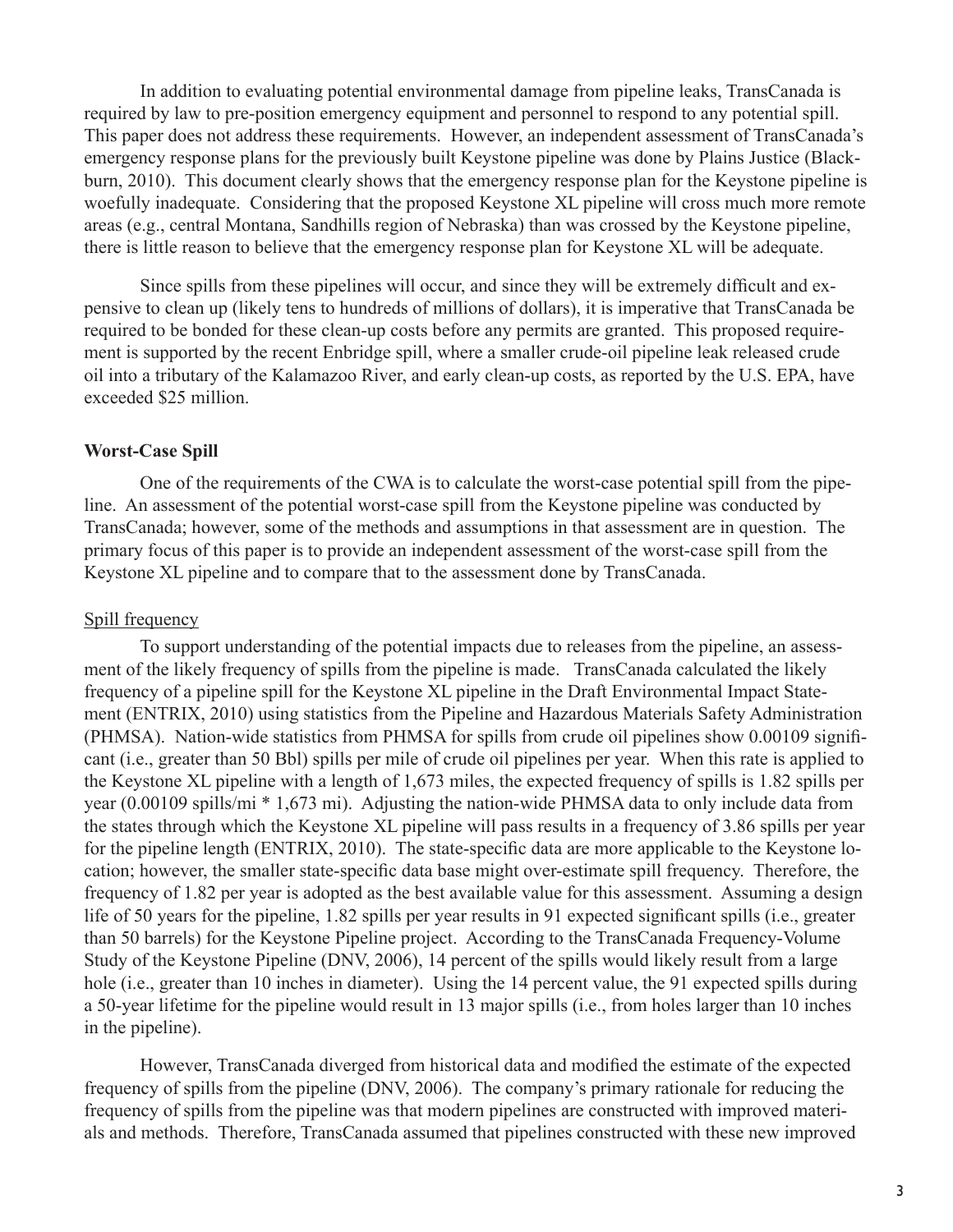materials and methods are likely to experience fewer leaks. The revised expected frequency for spills was reported in the Frequency-Volume Study (DNV, 2006) to be 0.14 spills/year over the 1,070 miles from the Canadian border to Cushing, OK. This value was adjusted to 0.22 spills per year for the total 1,673 miles of pipeline, including the Gulf Coast Segment (ENTRIX, 2010). Using the 0.22 spills/year, TransCanada predicted 11 spills greater than 50 barrels would be expected over a 50-year project life.

This reduced frequency estimated by TransCanada is probably not appropriate for a couple of reasons. First, the study of the revised frequency ignored some of the historical spill data; i.e., the spill cause category of "other causes" in the historical spill data set (DNV, 2006). The "other causes" category was assigned for spills with no identified causes. Since this category represents 23 percent of the total spills, this is a significant and inappropriate reduction from the spill frequency data. In addition, the assumed reduction in spill frequency resulting from modern pipeline materials and methods is probably overstated for this pipeline. TransCanada used a reduction factor of 0.5 in comparison to historical data for this issue. That is, according to TransCanada, modern pipeline construction materials and methods would result in half as many spills as the historical data indicate. However, the PHSMA data used in the TransCanada report were from the most recent 10 years. Therefore, at least some of the pipelines in the analysis were modern pipelines. That is, the initial frequency estimate was calculated in part with data from modern pipelines; therefore, a 50 percent reduction of the frequency estimates is highly questionable based on the data set used. More importantly, DilBit, the type of crude oil to be transported through the Keystone XL pipeline will be significantly more corrosive and abrasive than the conventional crude oil transported in most of the pipelines used in the historical data set. The increased corrosion and abrasion are due to  $15 - 20$  times the acidity (Crandall, 2002),  $5 - 10$  times the sulfur content (Crandall, 2002), and much higher levels of abrasive sediments (NPRA, 2008) compared to conventional crude oil. In addition, the high viscosity of DilBit requires that the pipeline be operated at elevated temperatures (up to 158oF for DilBit and ambient temperature for conventional oil) and pressures (up to 1440 psi for DilBit and 600 psi for conventional oil) compared to conventional crude oil pipelines (ENTRIX, 2010). Since corrosion and pressure are the two most common failure mechanisms resulting in crude oil releases from pipelines (DNV, 2006), increased corrosion and pressure will likely negate any reduced spill frequency due to improvement in materials and methods. Although pipeline technology has improved, new pipelines are subject to proportionally higher stress as companies use this improved technology to maximize pumping rates through increases in operational pressures and temperatures, rather than to use this improved technology to enhance safety margins.

Also, TransCanada relies heavily on "soft" technological improvements, such as computer control and monitoring technology, rather than only on "hard" improvements, such as improved pipe fabrication technology. Whereas "hard" technological improvements are built into pipelines, "soft" improvements require an ongoing commitment of monitoring and maintenance resources, which should not be assumed to be constant over the projected service life of the pipeline, and are also subject to an ongoing risk of error in judgment during operations. As demonstrated by the spill from Enbridge's pipeline into the Kalamazoo River, as pipelines age maintenance costs increase, but pipeline company maintenance efforts may be insufficient to prevent major spills, especially if operators take increased risks to maintain return on investment. Moreover, TransCanada assumes that future economic conditions will allow it to commit the same level of maintenance resources from its first year to its last year of operation. Given future economic uncertainty, this is not a reasonable assumption. It is reasonable to assume that decades from now TransCanada or a future owner will likely fail to commit adequate maintenance resources, fail to comply with safety regulations, or take increased operational risks during periods of lower income. Overtime, PHMSA should assume that the risk of spill from the Keystone XL Pipeline will increase due to weakening of "soft" technological enhancements. Over the service life of the pipeline it is not reason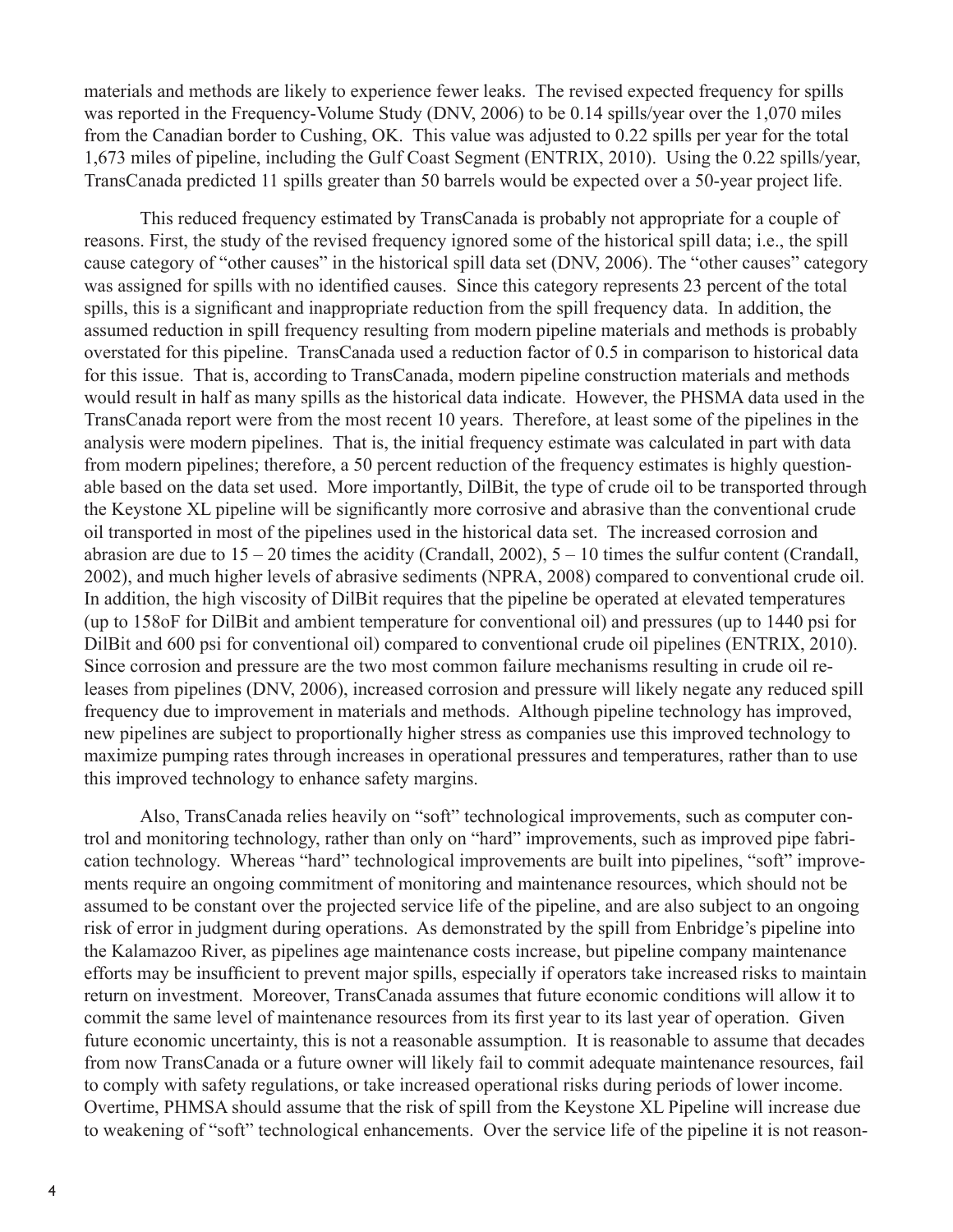able to rely on TransCanada's "soft" technological improvements to the same extent as built-in "hard" improvements.

The TransCanada spill frequency estimation consistently stated the frequency of spills in terms of spills per year per mile. This is a misleading way to state the risk or frequency of pipeline spills. Spill frequency estimates averaged per mile can be useful; e.g., for extrapolating frequency data across varying pipeline lengths. However, stating the spill frequency averaged per mile obfuscates the proper value to consider; i.e., the frequency of a spill somewhere along the length of the pipeline. Stating the spill frequency in terms of spills per mile is comparable to acknowledging that although some 33,000 deaths from automobile accidents occur annually in the U.S., the average annual fatality rate across 350 million people is only 0.000094; therefore, fatalities from automobile accidents are so rare as to be unimportant. In other words, it is of little importance to know the risk (frequency) of a release in any particular mile segment (frequency per mile); rather it is important to know the risk of a release from the pipeline. As shown above, the expected number of spills for the pipeline over the pipeline lifetime ranges between 11 and 91 spills, depending on the data and assumptions used.

In summary, there is no compelling evidence to reduce the frequency of spills because of modern materials and methods. The increased corrosiveness and erosiveness of the product being transported will likely cancel any gains due to materials and methods improvements and soft technological safeguards will likely become less effective over time. Moreover, the modified frequency stated by TransCanada should not have been reduced by omitting an important failure category. The frequency of spills should have been stated as frequency of spills across the pipeline length per year and per pipeline lifetime. Therefore, the best estimate for spill frequency is the value from the PHSMA historical data set resulting in 1.82 spills/yr or 91 significant spills over the pipeline lifetime. Table 1 compares the predicted number of spills over the lifetime of the pipeline computed from TransCanada's assumptions and from historical data.

|                                                             | TransCanada Estimate | <b>Estimates Using Historical</b> |
|-------------------------------------------------------------|----------------------|-----------------------------------|
|                                                             |                      | Data                              |
| Spills per year per mile                                    | $0.00013^{(a)}$      | $0.00109^{(a)}$                   |
| Pipeline spills per year                                    | $0.22^{(b)}$         | $1.82^{(b)}$                      |
| Pipeline spills per 50-year lifetime                        | $11^{(c)}$           | 91 <sup>(c)</sup>                 |
| Pipeline spills from $> 10$ inch hole   1.54 <sup>(d)</sup> |                      | $12.74^{(d)}$                     |

Table 1: Predicted Number of Spills from Keystone XL Pipeline Over a 50-Year Lifetime.

(a) ENTRIX, 2010

(b) spills/year-mile \*1673 miles

(c) spills/year\* 50 years of pipeline lifetime

(d) spills/lifetime \* 14 percent spills from > 10 inch hole

#### Most Likely Spill Locations

Crude oil could be spilled from any part of the pipeline system that develops a weakness and fails. Likely failure points include welds, valve connections, and pumping stations. A vulnerable location of special interest along the pipeline system is near the side of a major stream where the pipeline is underground but at a relatively shallow depth. At these locations, the pipeline is susceptible to high rates of corrosion because it is below ground (DNV, 2006). Since the pipeline is below ground, small initial leaks due to corrosion-weakened pipe would potentially go undetected for extended periods of time (e.g., up to 90 days) (DNV, 2006) providing conditions for a catastrophic failure during a pressure spike.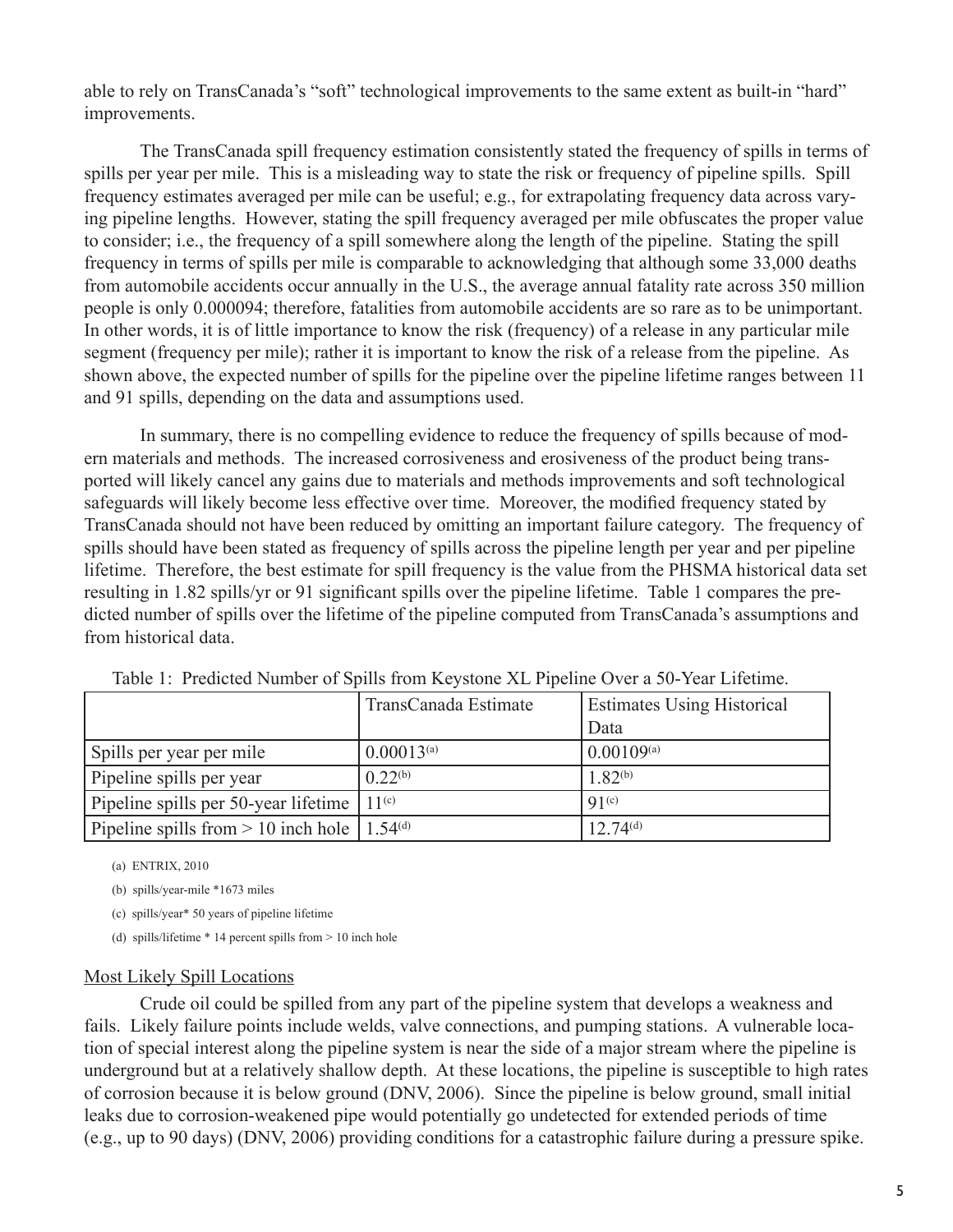In these locations, pressures would be relatively high due to the low elevation near the river crossing. In addition, major leaks at these locations are likely to result in large volumes of crude oil reaching the river.

In addition to river crossings, areas with shallow groundwater overlain by pervious soils (such as the Sandhills region in Nebraska) where slow leaks could go undetected for long periods of time (e.g., up to 90 days) (DNV, 2006), pose risks of special concern.

# Worst Case Spill Volume

The volume of a spill is calculated in two parts: the pumping rate volume and the drain-down volume. The pumping rate volume is the volume of crude oil that is pumped from the leaking pipe during the time between the pipe failure and stoppage of the pumps. The time to shut down the pumps after a leak can be divided into two phases: the time to detect the leak, and the time to complete the shut-down process. The pumping rate volume also depends on the size of the hole in the pipe and the pressure in the pipe. The drain-down volume is the volume of crude oil that is released after the pumps are stopped, as the crude oil in the pipe at elevations above the leak drains out. The following sections explain how the pumping rate volume, the drain-down volume, and the total spill volume is calculated.

# *Pumping Rate Volume*

The pumping rate volume is calculated as:

 $PRV = PR * (DT + SDT)$ 

Where:

PRV = pumping rate volume (Bbl)

 $PR =$  pumping rate (Bbl/min)

 $DT =$  detection time (time required to detect and confirm a leak and order pipeline shut-down (min))

 $SDT =$  shut-down time (time required to shut down pumps and to close valves (min))

TransCanada's Frequency-Volume Study (DNV, 2006) states that detection of a leak in an underground pipeline section can range from 90 days for a leak less than 1.5 percent of the pipeline flow rate to 9 minutes for a leak of 50 percent of the pipeline flow rate. The 90-day time to detection is for a very slow leak that would not be detected by the automatic leak detection system. The 9 minute time to detection is for a leak that is large enough to be readily detected by the leak detection system. However, this time estimate is questionable because, as has been shown by experience, it is difficult for the leak detection system to distinguish between leaks and other transient pressure fluctuations in a pipeline transporting high viscosity materials such as DilBit. For example, in the Enbridge pipeline spill, signals from the leak detection system were misinterpreted, and up to 12 hours elapsed between the time of the leak and final pipeline shut-down (Hersman, 2010). During the 12-hour period between the initial alarm and the final shut-down, the pipeline pumps were operated intermittently for at least two hours. It should be noted that the location of the Enbridge spill was a populated area where field verification of the leak should have been quick and easy. Indeed, local residents called 911 complaining about petroleum odors (likely from the leak) 10 hours before the pipeline was shut down. In the case of the Keystone XL pipeline, leaks could occur in remote areas (e.g., central Montana, or the Sandhills region of Nebraska) where direct observation would only occur by sending an observer to the suspected site; this could take many hours.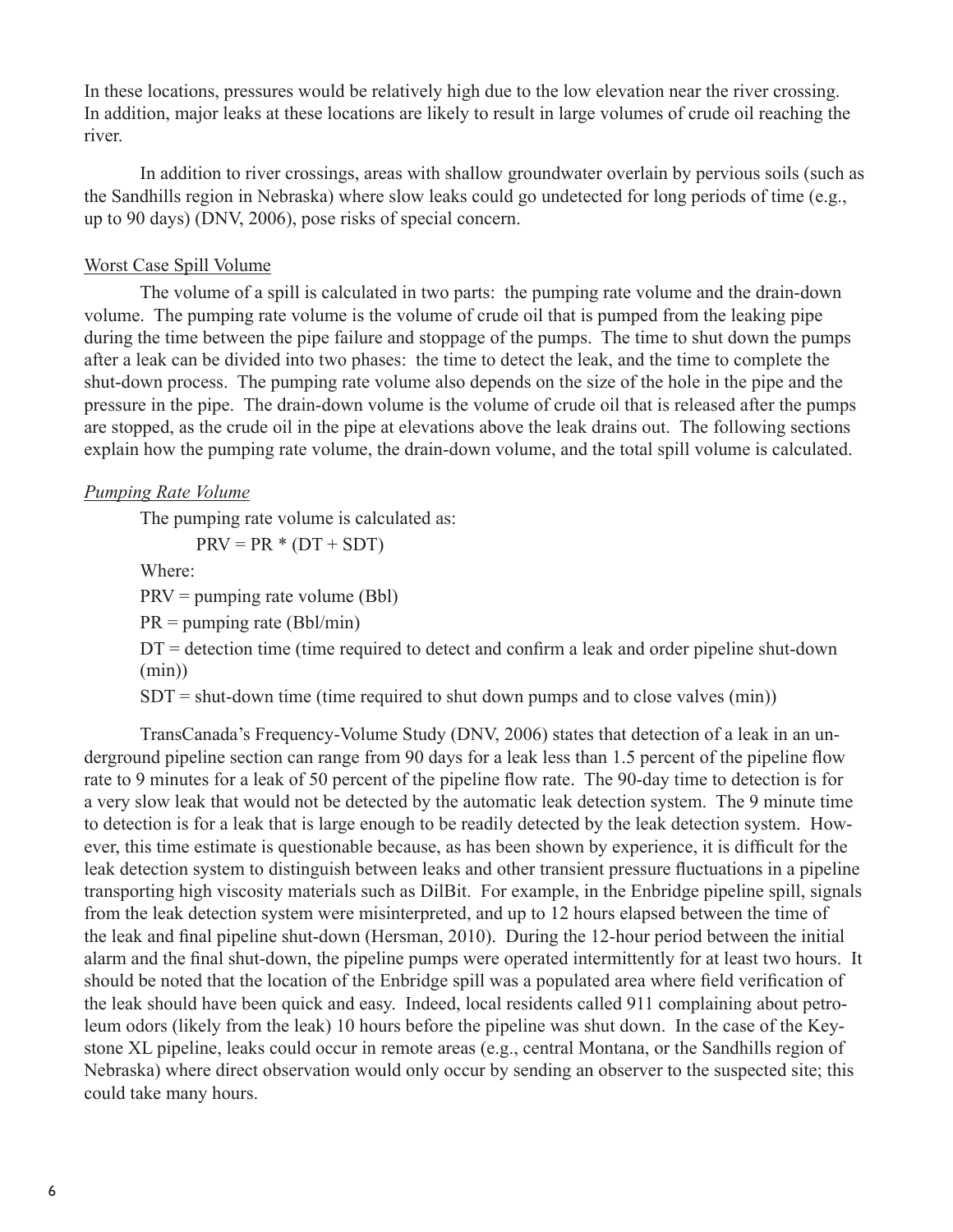TransCanada states that the time to complete the pipeline shut-down sequence is 2.5 minutes (ERP, 2009). Therefore, using TransCanada's time estimates, for a 1.5 percent leak, the total time between leak initiation and shut-down could be up to 90 days, and for a large (>50 percent) leak, the total time between leak initiation and shut-down would be 11.5 minutes (ERP, 2009).

However, given the difficulty for operators to distinguish between an actual leak and other pressure fluctuations, the shut-down time for the worst case volume calculation should not be considered to be less than 30 minutes for a leak greater than 50 percent of the pumping rate. This would allow for 4 alarms (5 minutes apart) to be evaluated by operators and a 5th alarm to cause the decision to shut down. In addition, the time to shut down the systems (pumps and valves) would require another 5 minutes. The assumption that the decision to shut the pipeline down can be made after a single alarm, as is suggested by TransCanada (ERP, 2009) is unreasonable considering the difficulty in distinguishing between a leak and a pressure anomaly. The ability to make the decision to shut down the pipeline after 5 alarms is likely a reasonable "best-case" assumption. However, this "best-case" does not describe the "worst case" conditions that are being assessed here. Rather, the worst case should consider confusing and confounding circumstances where a shut-down decision is not clear and where the leak site is remote and not verifiable in a short time period. The total time is then considered to be between 30 minutes (a best-case scenario) and 12 hours (the time for the Enbridge final shut-down) from leak initiation to shutdown. Considering that the Keystone XL pipeline will cross extremely remote areas and that verification of a leak could take many hours, a shut-down time of 2 hours (i.e., the time the pumps were operated during the Enbridge shutdown process) is a reasonable time for the worst-case analysis.

Therefore, for the worst-case spill for a large leak, a shut-down time of 2 hours is assumed. With a maximum pumping rate of 900,000 Bbl/d, and a shut-down time of 2 hours, the pumping rate volume is 75,000 Bbl (900,000 Bbl/d  $*$  1 d/24 hr  $*$  2 hr). This pumping rate volume (75,000 Bbl) is used in the calculation of the total worst-case spill volume for all high-rate leaks (i.e., greater than 50 percent flowrate).

The worst-case spill for a small leak could occur where the pipeline is buried and in a remote location (such as central Montana or the Sandhills region of Nebraska), and where direct observation would be infrequent. According to TransCanada documents (DNV, 2006), a slow leak of less than 1.5 percent of the pumping rate could go undetected for up to 90 days. However, since pipeline inspections are scheduled every few weeks, it is likely that the oil would reach the surface and be detected before the entire 90 days elapsed. Assuming that the pipeline is buried at a depth of 10 feet and that the 1.5 percent leak (75,802 ft<sup>3</sup>/d) is on the bottom of the pipe, oil would fill the pore spaces in the soil mostly in a downward direction, but it would also be forced upward toward the surface. Assuming that the oil initially fills a somewhat conical volume that extends twice as far below the pipeline as above it, the oil would emerge at the surface within about one day (volume of a cone 30 feet deep with a base diameter of 30 feet is 7,068 ft<sup>3</sup>). Therefore, the leak would likely be detected in 14 days during the next inspection (assuming bi-weekly inspections). A 1.5 percent spill at a pumping rate of 900,000 Bbl/d over 14 days would result in a release of 189,000 Bbl (7.9 million gallons).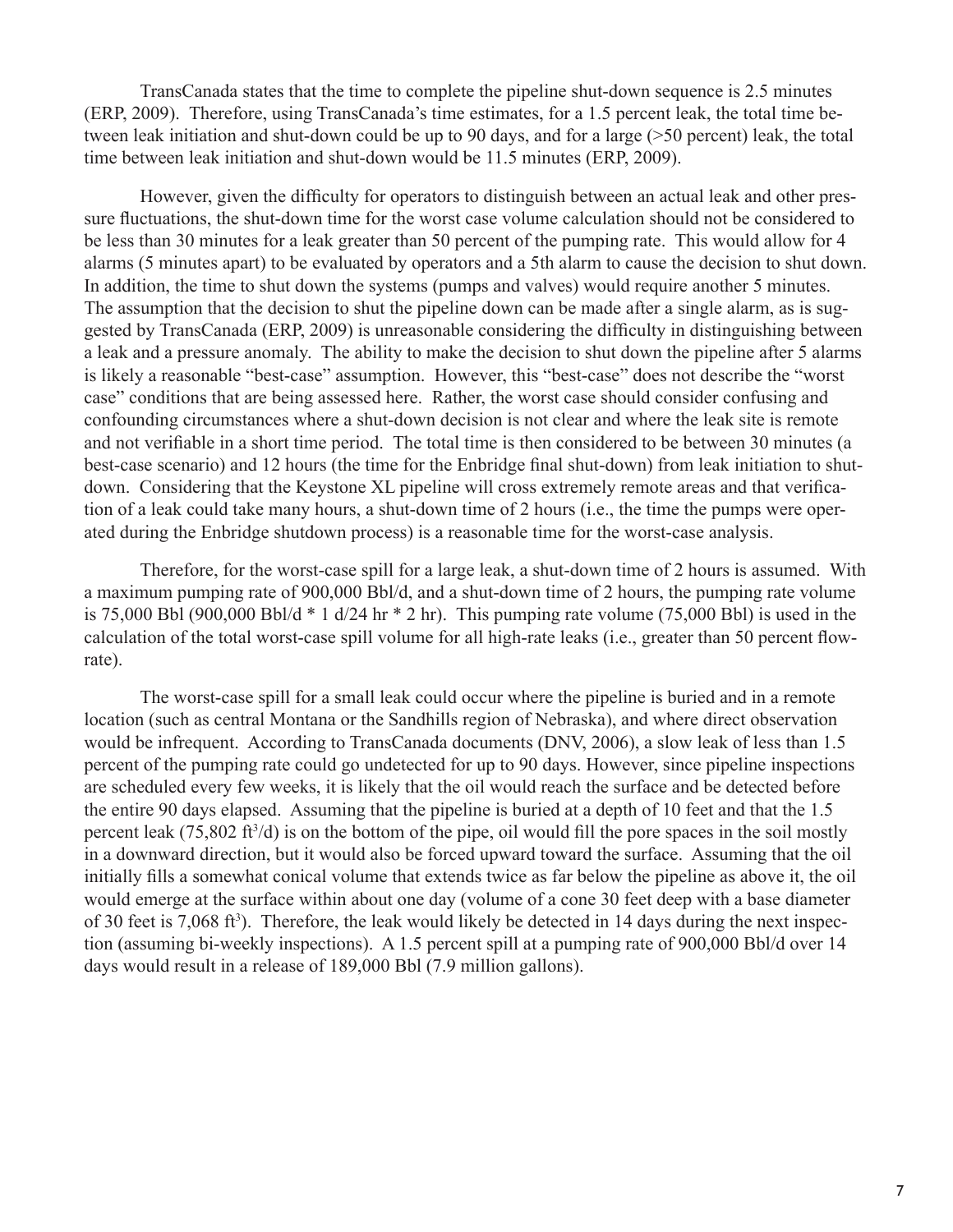| Leak as percent of Pumping | Detection and Shut-Down | Pumping Rate Volume <sup>(d)</sup> |
|----------------------------|-------------------------|------------------------------------|
| Rate <sup>(a)</sup>        | Time                    |                                    |
| $ $ <1.5 percent           | 14 days $(b)$           | 189,000 Bbl                        |
| 100 percent                | 2 hours                 | 75,000 Bbl                         |
| 100 percent                | 11.5 minutes $(c)$      | 7,188 Bbl                          |

Table 2: Pumping Rate Volume for Various Sized Leaks

(a) Design pumping rate for Keystone XL = 900,000 Bbl/d. Calculation of worst-case spill requires 100 percent of pumping rate.

(b) Time between pipeline inspections.(DNV, 2006)

(c) TransCanada's assumed shut-down time (ERP, 2009)

#### *Drain-Down Volume*

The drain-down volume is the volume in the pipe between the leak and the nearest valve or the nearest high point. Some oil in locally isolated low spots will tend to remain in the pipe. TransCanada arbitrarily assigned a drain-down factor of 0.6 for the Keystone XL pipeline, meaning that 40 percent of the oil in the draining pipeline at elevations above the leak will be captured in low spots. However, since siphon effects will tend to move much of the oil even in local low spots, the 40 percent retention factor is likely too high for a worst-case analysis. PHMSA regulations require valves to be placed on either side of a major water crossing. If these valves are working, they should limit the amount of crude oil that drains from the pipeline to the amount that is between the valves. However, to calculate a worst case spill, the volume should be calculated assuming that at least some of the valves fail (recall the failures of the safety devices in the recent Gulf oil spill). If the valves fail, the drain-down volume would be limited by the major high elevation points on either side of the leak, with a reasonable adjustment for residual crude oil remaining in the pipeline. For this worst-case analysis, a reasonable estimate for residual crude oil remaining in the pipeline is assumed at 20 percent of the total volume of oil at elevations above the leak. All of these parameters are site-specific; therefore, for this assessment, the worst case drain-down volumes will be calculated for several of the river crossings of the Keystone XL pipeline, including the Missouri, Yellowstone, and Platte Rivers.

The drain-down volume is calculated using:

 $DDV = PLDV * DF$ 

Where: DDV = Drain Down volume (Bbl) PLDV = Pipeline Drain Volume (Bbl) (volume of pipeline either side of the leak to next valve or high elevation point) DF = Drainage Factor (80 percent)

#### Worst-Case Release Calculation for the Missouri River Crossing

The Missouri River crossing is located at mile post (MP) 89 along the Keystone XL pipeline. The upstream valve is located at MP84, and the downstream valve is located at MP 91. The river is at an elevation of 2,035 feet. Figure 1 shows the elevation profile of the crossing at the Missouri River. Since there are no major high elevations between the river and the valve at MP 84, it is likely that nearly all of the oil in the pipeline between the valve and a hypothetical leak at the river will be siphoned or drained via gravity. If the valve at MP 84 fails, all of the oil in the pipeline between that point and the next valve (MP 81.5) could drain since the pipeline rises gradually in elevation between MP 84 and MP 81 (eleva-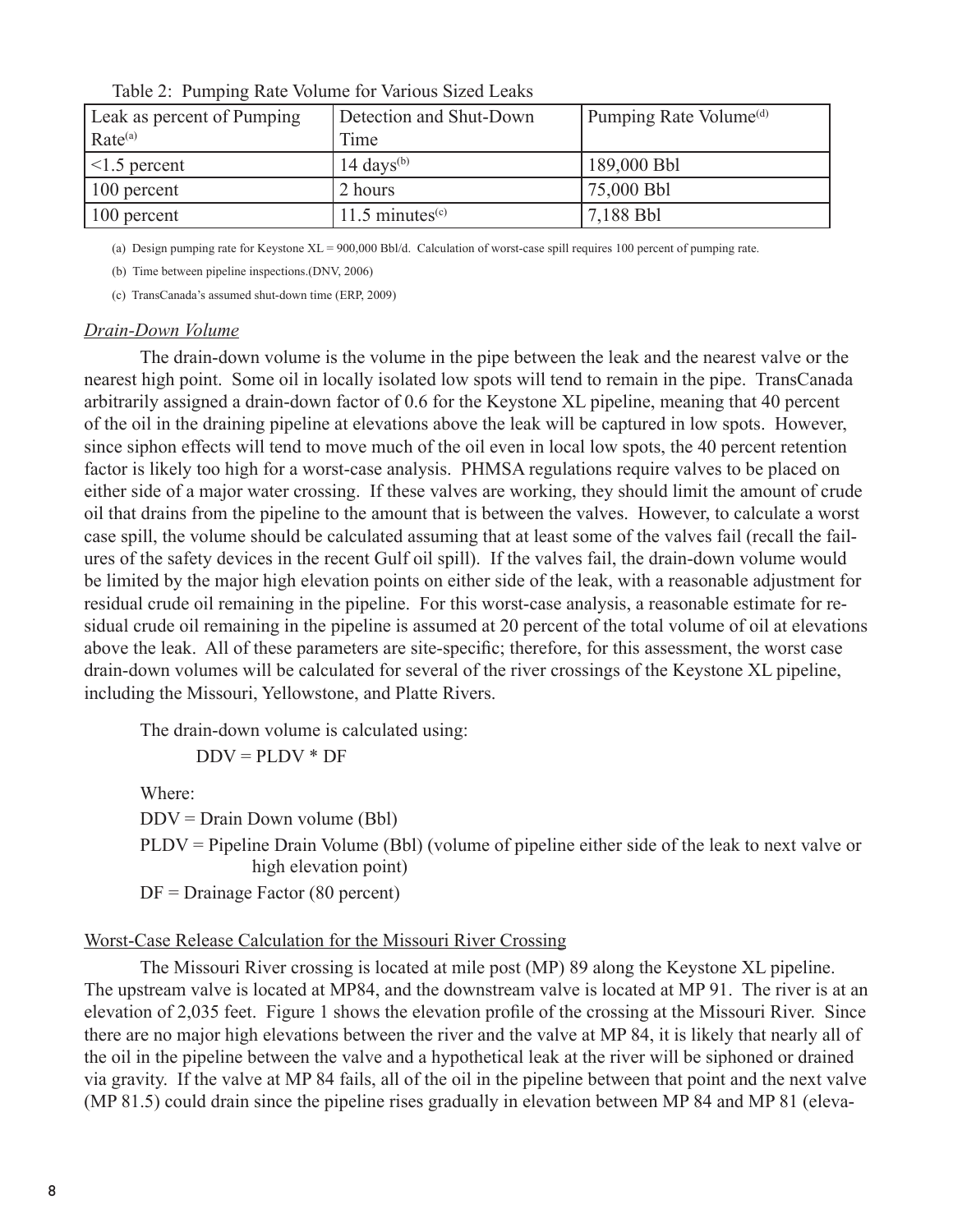tion of 2,225 feet). If the valve on the downstream side of the crossing (MP 91) fails, oil in the pipeline up to the major high point at MP 93 could drain to the hypothetical leak at the river crossing.

There are several scenarios that could affect the drain-down volume. In the worst-case scenario both valves could fail, and the drain-down volume would then be the cross-sectional area of the pipe, times the length of pipeline draining times 80 percent. For this scenario, the length of pipe is 11.5 miles (MP 81.5 to MP 93). The cross-sectional area of the 36 inch pipe is  $7.07$  ft<sup>2</sup>. Thus the drain-down volume is  $3.43 \times 10^5$  ft<sup>3</sup> (61,164 Bbls, 2.57 million gallons). However it is highly unlikely that both valves will fail at the same time.

A second scenario would occur if both valves operated correctly but the siphon effect removed the oil from the high point downstream of the valve at MP 84. Under this scenario, the length of drained pipe is 7 miles, and the resulting drain-down volume is  $2.09x10^5$  ft<sup>3</sup> (37,230 Bbls, 1.56 million gallons).

A third scenario would occur if both valves operated correctly,and the siphon effect did not remove the oil between the high point at MP 86.5 and the valve at MP 84. In this scenario, the length of drained pipe is 4.5 miles (valve at MP 91 to the high point at MP 86.5), and the drain-down volume is 1.34x105 ft3 (23,934Bbls, 1.01 million gallons).

A fourth scenario would occur if one of the valves fails. To be conservative, the valve closest to the river will be the assumed failed valve. In this scenario, the drain-down distance would be 9 miles (between the valve at MP 84 and the high point at MP 93). The resulting drain-down volume would be  $2.69 \times 10^5$  ft<sup>3</sup> (9 mi \* 5,280 ft/mi \* 7.07 ft<sup>2</sup> \* 0.8) (47,867 Bbl, 2.01 million gallons).

While the first scenario is very unlikely, valve failure is a reasonable consideration in the worstcase spill analysis. So for the purposes of this analysis the fourth scenario, where one of the valves fails, is used to calculate the worst-case spill drain-down volume for the Missouri River crossing site. Therefore, using the fourth drain-down scenario, the drain-down volume is 47,867Bbls. Adding the pumping rate volume of 75,000 Bbl, the worst-case release volume for the Missouri River crossing is 122,867 Bbl (5.16 million gallons).



Figure 1: Horizontal profile of surface elevations at the Missouri River crossing. Note that the vertical axis is exaggerated compared to the horizontal axis. Solid circles show locations of pipeline valves. The solid triangle shows the location of the river crossing.

# Worst Case Release Volume Calculation for the Yellowstone River

The crossing on the Yellowstone River is at MP 196.5 which is at an elevation of 2,125 feet. The closest upstream valve is at MP 194.5 at an elevation of 2,230 feet. The nearest major high point on the upstream side is at MP 183 at an elevation of 2,910 feet. The closest valve on the downstream side is at MP 200 at an elevation of 2,506 which is also the high point on the downstream side of the crossing. Figure 2 shows the elevation profile for the crossing at the Yellowstone River.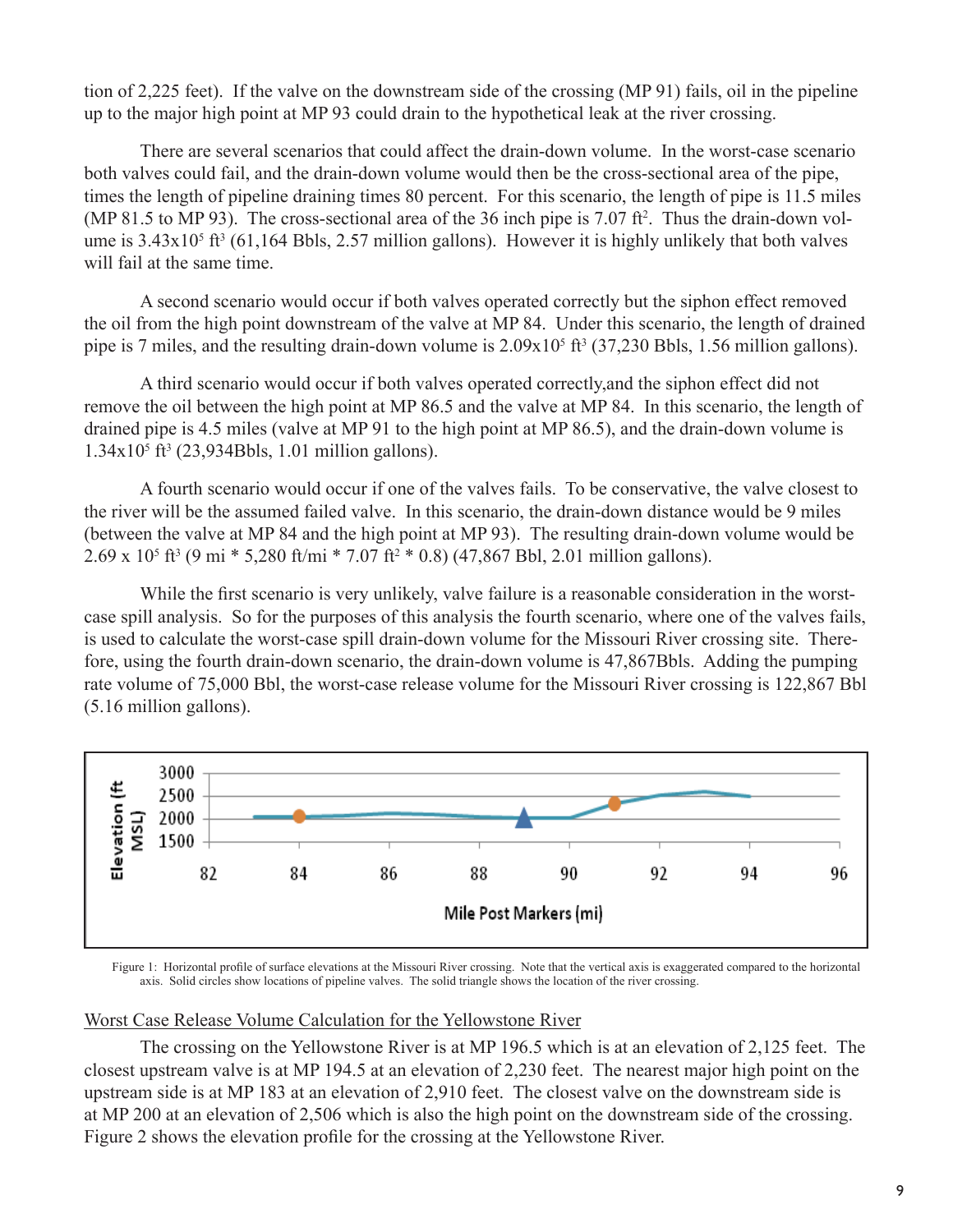The first scenario for drain-down volume is if all valves work properly. The drain-down volume is 80 percent of the volume between the valves (the cross-sectional area of the pipe  $(7.07 \text{ ft}^2)$ ) times the pipe length between the valves (5.5. miles)) which equals  $1.64 \times 10^5$  ft<sup>3</sup> (29,252 Bbl, 1.23 million gallons).

Another scenario considers the volume if the valve at MP 194.5 does not work. In this case, the drain-down volume is the volume of the pipe between the two high elevations which are at MP 183 and MP 200 (17 miles). In this scenario the drain-down volume is  $5.07 \times 10^5$  ft<sup>3</sup> (90,416 Bbl, 3.80 million gallons). Assuming failure of the valve at mile-post 194.5 is a reasonable assumption for conditions of the worst-case spill volume. The total worst-case volume is then the drain-down volume of 90,416 Bbl plus the pumping rate volume of 75,000 Bbl totaling 165,416 Bbl (6.95 million gallons).



Figure 2: Horizontal profile of surface elevations at the Yellowstone River crossing. Note that the vertical axis is exaggerated compared to the horizontal axis. Solid circles show locations of pipeline valves. The solid triangle shows the location of the river crossing.

# Worst-Case Release Volume Calculation for the Platte River, NE

The Keystone XL Pipeline is proposed to cross the Platte River in Nebraska at MP 756.5. There is an upstream valve at MP 747.6 and a downstream valve at MP 765. Figure 3 shows the elevation profile for the crossing at the Platte River. A reasonable worst-case spill scenario is to consider the valve at MP 765 (i.e., closest to the river) to fail. The drain-down volume would then be the pipeline volume between the high point at MP 760 and the valve at MP 747.6. The resulting drain-down volume would be  $3.70x10<sup>5</sup>$  ft<sup>3</sup> (65,950 Bbl, 2.77 million gallons). Adding the pumping rate volume, the worst-case spill at the Platte River crossing would be 140,950 Bbl (5.92 million gallons).



Figure 3: Horizontal profile of surface elevations at the Platte River crossing. Note that the vertical axis is exaggerated compared to the horizontal axis. Solid circles show locations of pipeline valves. The solid triangle shows the location of the river crossing.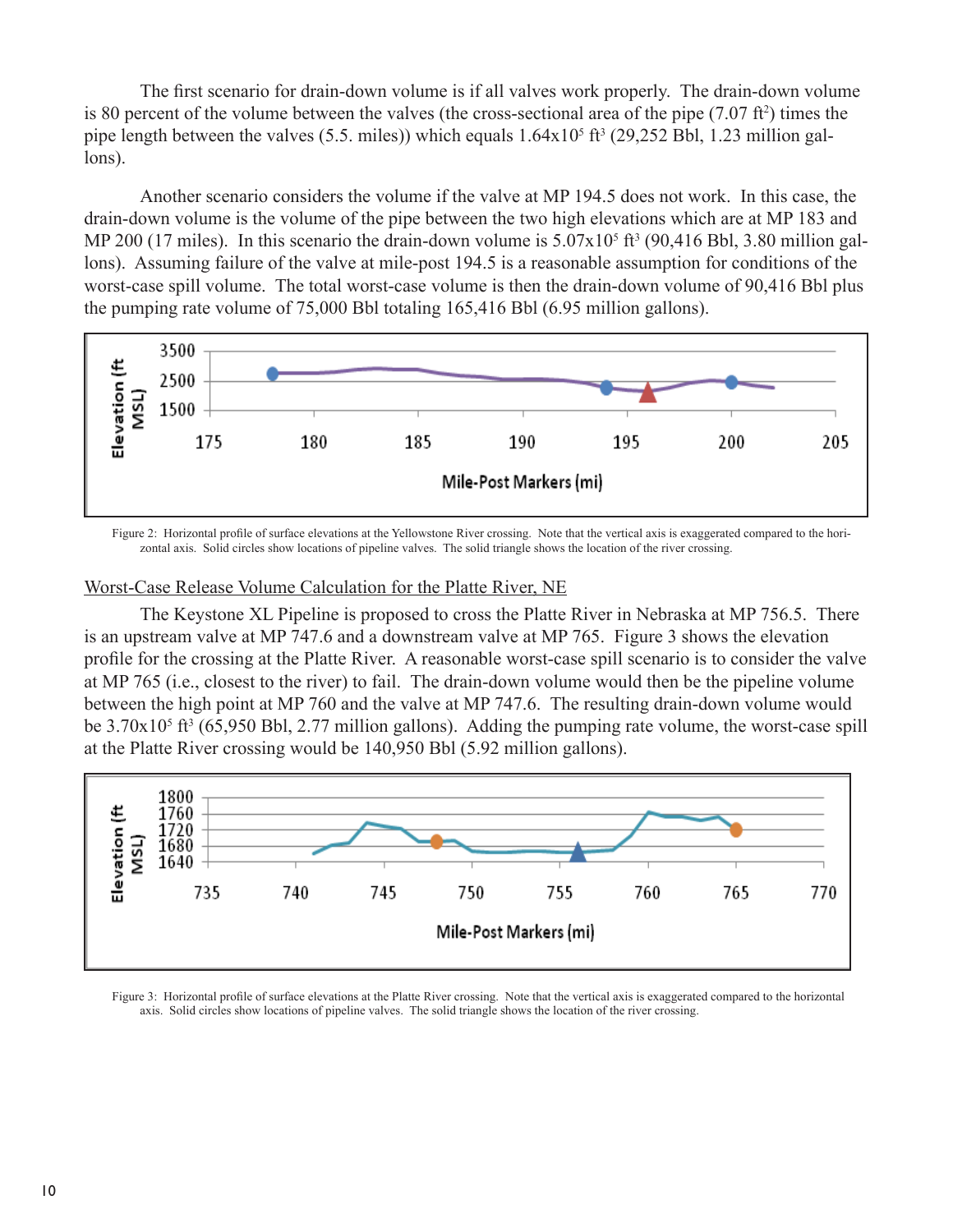| Location                 | Estimate from this analysis    |                            |                               |
|--------------------------|--------------------------------|----------------------------|-------------------------------|
|                          | Pumping Rate Vol-<br>ume (Bbl) | Drain Down Volume<br>(Bbl) | <b>Total Release</b><br>(Bbl) |
| Groundwater              | $189,000^{(a)}$                | <b>NA</b>                  | 189,000                       |
| Missouri River           | $75,000^{(b)}$                 | 47,867 <sup>(c)</sup>      | 122,867                       |
| <b>Yellowstone River</b> | $75,000^{(b)}$                 | $90,416^{(c)}$             | 165,416                       |
| Platte River             | $75,000^{(b)}$                 | $65,950^{\circ}$           | 140,950                       |

Table 3: Worst-Case Spill Volume Estimates.

(a) 900,000 Bbl/d (Keystone XL design pumping rate)\* 1.5percent leak \* shut-down time of 14 days

(b) 900,000 Bbl/d (Keystone XL design pumping rate) \* shut-down time of 2 hours

(c) Expected volume to drain from ruptured pipeline after pumps and valves closed

#### Comparison to TransCanada methods

TransCanada calculated the total Worst-Case Release Volume in a way that appears to be flawed. The worst-case volume was calculated from (ERP, 2009):

$$
WCV = ALV + PRV
$$

Where:

 $WCV = worst-case volume (Bbl)$ 

 $ALV = adjusted line volume (Bbl)$ 

PRV = pumping rate volume (Bbl) i.e., pumping rate (Bbl/min) \* time to shut-down (min)

The adjusted line volume was calculated from:

 $ALV = (ILFV - PRV) * 0.60$ 

Where:

 $ILFV = initial line fill volume (Bbl) i.e., the volume of the pipe between the leak and the nearest$ valve on both sides of the leak.

 $0.60$  = drain-down factor where 60 percent of the oil in the pipe will drain after shut-down.

For the Hardisty Pump Station/Regina Pump Station (Keystone pipeline) calculation, the ILFV was stated as 63,346 Bbl. The pumping rate was 662,400 Bbl/day, and the time to shut down was 19 minutes (10 minutes of evaluation of whether a leak had occurred and 9 minutes to shut down the system). This resulted in a PRV of 8,740 Bbl, and an ALV of 32,763 Bbl. The ALV plus the PRV resulted in a total release of 41,503 Bbl.

TransCanada does not explain how the initial line fill volume is calculated. They simply provide a value (ERP, 2009). For the Hardisty Pump Station/Regina Pump Station calculation, they state the value to be 63,346 Bbl. There is no way to verify this value. Whatever method was used, the value should be the pipeline volume between the leak and the high points of elevation on both sides of the leak. TransCanada then, in what appears to be a flawed process, subtracts the pumping rate volume from the initial line fill volume. It is not clear why this subtraction was done. Apparently, TransCanada considered that since the PRV would be pumped out of the pipeline during the leak discovery and shutdown time, that volume of oil would not be still in the pipeline during draining. However, even though the PRV would be removed from the pipeline during shutdown time, an equal amount would be pumped into the draining section. Therefore, the DDV should be calculated as simply the volume of the drain-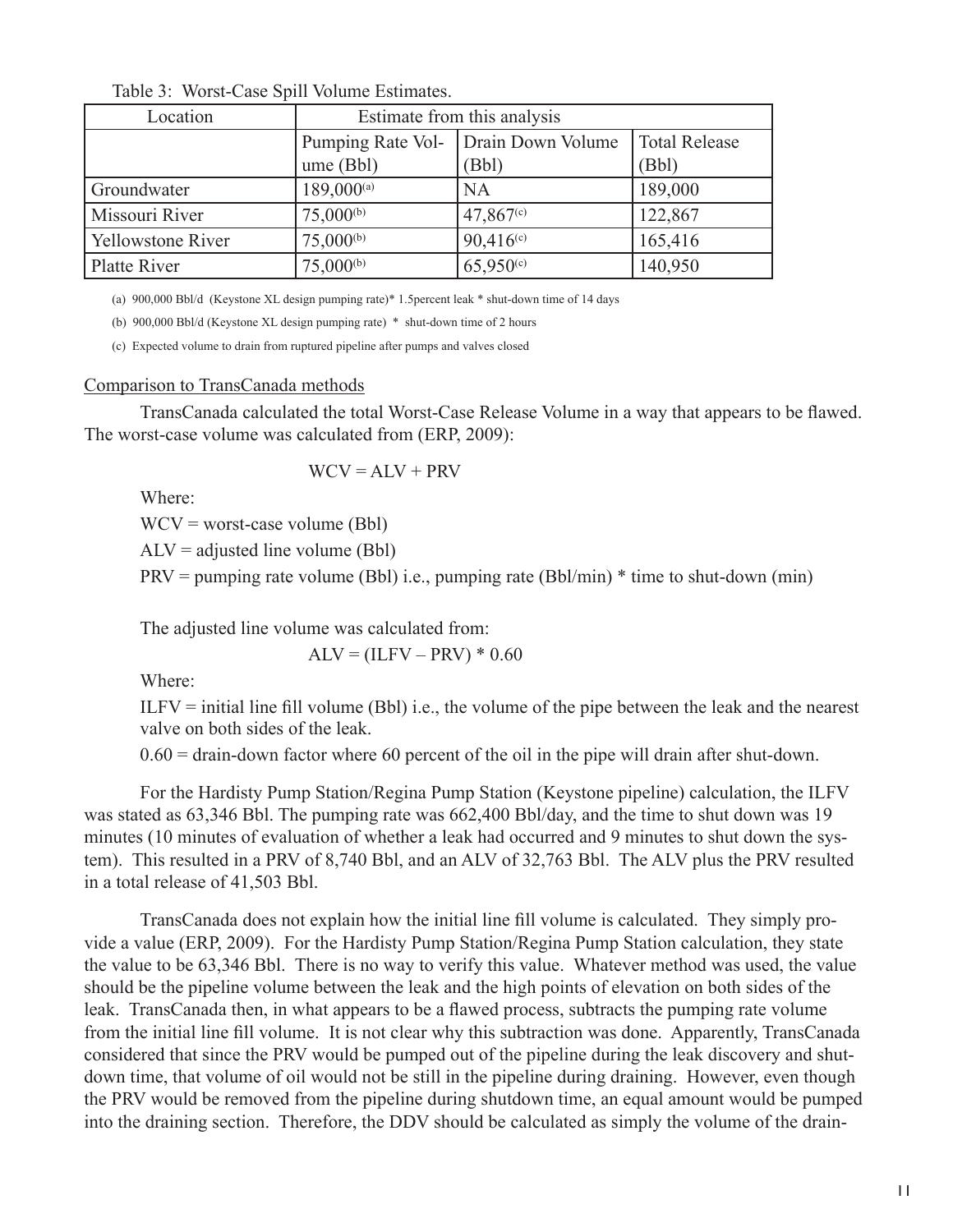ing pipeline modified by the fraction of oil trapped in local low points. That is, the PRV should not have been subtracted from the ILFV. The result of subtracting the PRV from the ILFV was then multiplied by 0.60 to account for 40 percent of the oil in the pipe being caught in locally low spots in the pipeline and failing to drain out. Certainly some of the oil in the pipe will fail to drain, especially in locally low spots; however, considering siphon effects, it is very likely that nearly all of the oil will drain even through the locally low spots. Therefore, the 60 percent drain factor is likely to be a significant underestimate of the fraction of oil that will drain. For this worst case spill analysis, a drainage factor of 80 percent is a more reasonable assumption.

Table 4 shows the PRV, DDV, and total worst-case release estimates for the Hardisty Pumping Station on the original Keystone pipeline using methods recommended in this analysis and methods used by TransCanada (ERP, 2009). Note that the PRV values using the method of this paper are much larger than those using TransCanada's method because the assumed shut-down time is much shorter in Trans-Canada's method (19 minutes compared to 2 hours). The drain-down volumes used for both methods are the reported drain-down volumes from TransCanada's method because sufficient detail was not available in the TransCanada report (ERP, 2009) to allow a comparison of methods.

Table 4: Worst-Case spill volume estimate using the method recommended in this analysis and the method used by TransCanada for the Keystone Pipeline.

|                                    | Estimate from this Paper |                     | TransCanada Estimate <sup>(a)</sup> |               |              |                          |
|------------------------------------|--------------------------|---------------------|-------------------------------------|---------------|--------------|--------------------------|
|                                    | <b>PRV</b><br>(Bbl)      | <b>DDV</b><br>(Bbl) | Total Re-<br>lease (Bbl)            | PRV(Bbl) DDV  | (Bbl)        | Total Re-<br>lease (Bbl) |
| <b>Hardisty Pumping</b><br>Station | $55,200^{(b)}$           | $32,764^{\circ}$    | 87,964                              | $8,740^{(d)}$ | 32,764 $(c)$ | 41,504                   |

(a) ERP, 2009

(b) Pumping rate volume =  $662,400$  Bbl/d (Hardisty) \* shut-down time of 2 hours

(c) Drain-down volume reported by TransCanada (ERP, 2009)

(d) Pumping rate  $= 662,400$  Bbl/d  $*$  shut-down time of 19 min

# **Impacts from Worst-Case Spill**

#### Impacts to the Air

The primary impacts to the air will be from benzene, hydrogen sulfide, and light molecular weight constituents of the DilBit. The DilBit will be pumped at high temperatures (up to 158°F) and pressures (up to 1440 psi) causing these compounds to volatilize into the air at the site of the spill. The Occupational Health and Safety Agency (OSHA) acceptable concentration of benzene in the air for a workplace is 3.25 mg/m<sup>3</sup> (NIOSH, 1990) for short-term (8-hour) exposures. Since benzene is denser than air, it could accumulate in low-lying areas that are protected from the wind. Under these conditions, the benzene concentration could be above acceptable levels for inhalation. The basements of buildings located above groundwater plumes could also trap benzene gases that exceed safe levels. This could have serious consequences for the occupants of such a building, who may not be aware that a plume of benzene lies beneath the building.

Hydrogen sulfide is another toxic gas that could cause dangerous conditions at the site. The OSHA acceptable concentration for a workplace is 14 mg/m<sup>3</sup> for an 8-hour exposure and 21 mg/m<sup>3</sup> for even a momentary exposure (NIOSH, 1990). The concentrations of hydrogen sulfide in the air are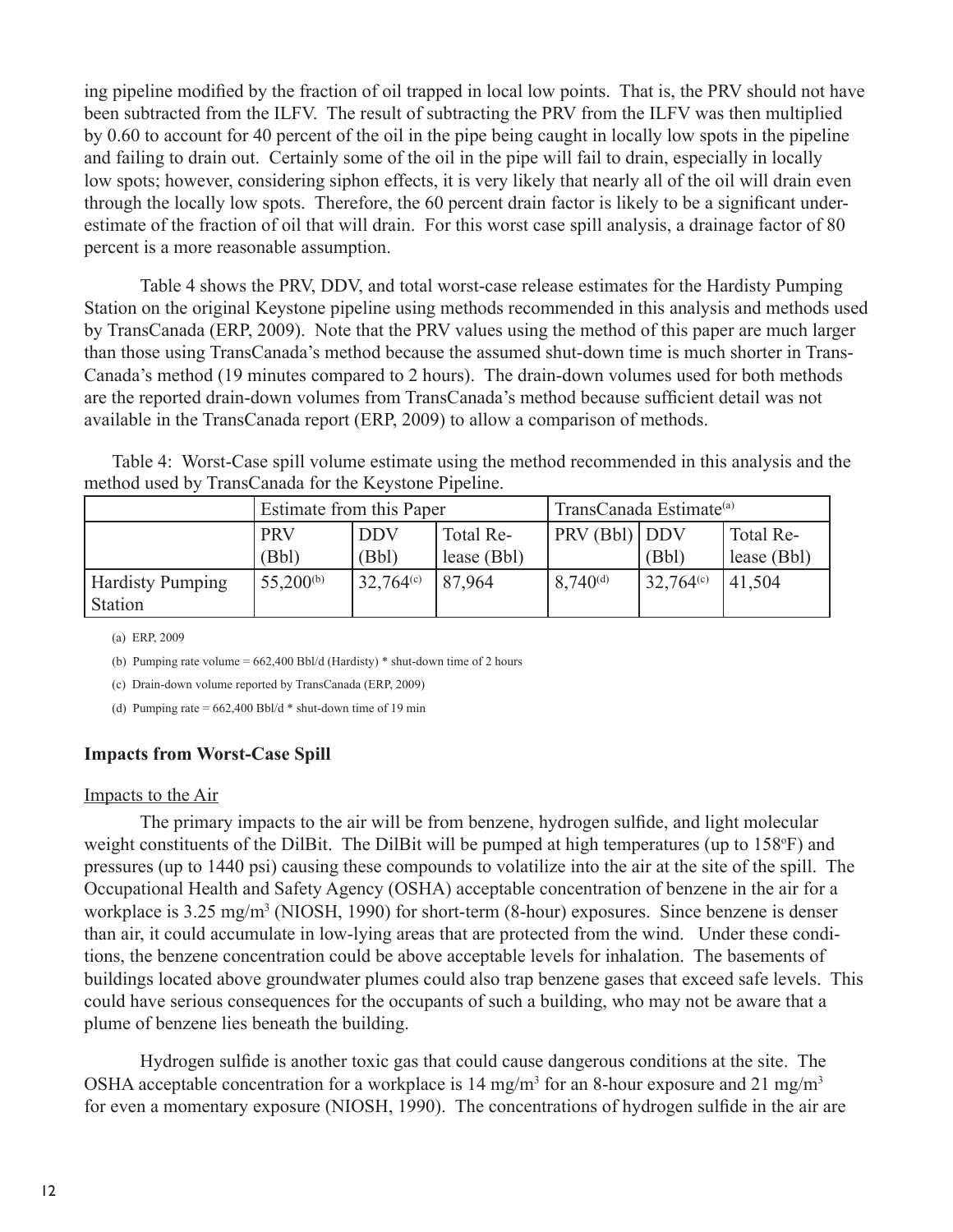expected to be above acceptable levels in areas near a spill site (Enbridge, 2010) and will likely be a serious health threat to emergency workers, remediation workers, and possibly to local residents.

In addition to toxicity effects, benzene, hydrogen sulfide, and the light molecular weight fractions of the oil could create explosive conditions as they volatilize from the spilled oil. Again, this risk will be greatest in areas that are protected from the wind and where concentrations could reach the explosive limits.

# Impacts to Terrestrial Resources

The proposed pipeline will cross numerous types of terrestrial habitats (e.g., upland prairies, lowland prairies, woodlands, northern high plains, etc.) as it passes from Canada to Texas. Each of these habitats is unique in terms of its physical conditions (e.g., soils, climates), biological communities, and human communities. Because the physical, biological, and human conditions are so varied in these habitats, the potential impacts from a spill will be different for each type of habitat and location. Therefore, it is not possible to thoroughly assess the potential impacts to terrestrial habitats in this paper.

In general, a primary negative impact caused by a crude oil spill on land will be burial and smothering of plants and ground-dwelling animals. The spilled DilBit will form a very dense and thick layer over the ground that will kill essentially any organisms that are contacted. This effect will be localized to the immediate area of the spill, and most animals will be able to avoid contact with the oil. However, some animals may inadvertently contact the oil (e.g., birds landing in the oil) and be harmed or killed. In addition, the spill will release toxic constituents such as benzene, hydrogen sulfide, light molecular weight oil fractions, and polycyclic aromatic hydrocarbons (PAHs), all of which will have toxic effects on local wildlife. A significant concern arises when the pipeline crosses habitats of the numerous threatened or endangered species that are found along the pipeline route. Finally, the spill could affect human communities via exposures to the toxic constituents.

# Impacts to Surface Water Resources

The primary constituents of concern in surface water are: benzene, PAHs, hydrogen sulfide, and bulk crude oil. The amounts of these constituents in the surface water are affected by several factors including: the concentration of the constituent in the crude oil, the solubility of the constituent, and the turbulence and velocity of the water. Constituents of special concern are benzene and certain PAHs because they are carcinogenic.

Benzene makes up 0.1 to 1.0 percent of DilBit crude oil (Shell Canada, 2008), and it is relatively soluble in water. The amount of benzene that will be dissolved in the water can be estimated from the octanol-water partition coefficient (a measure of how much of a contaminant will dissolve into the water) which is 131.8 for benzene (LaGrega et al., 2001). Using the octanol-water relationship, and assuming that the benzene concentration in the DilBit is 1 per cent  $(\sim 1x10^4 \text{ mg/L})$ , results in a benzene water concentration immediately at the oil/water interface of 75 mg/L  $(1x10^4 \text{ mg/L} \div 131.8)$ . This benzene concentration is 15,000 times the MCL for benzene of 0.005 mg/L. Since the temperature of the DilBit will be up to 158°F, the actual water concentration at the spill will likely be somewhat higher than this calculation, which is based on an octanol-water partition coefficient for ambient temperatures. The benzene concentration will decrease with distance from the oil/water interface. TransCanada's Risk Assessment calculated that the average (mixed) benzene concentration in surface water for a 10,000 Bbl spill in a 10,000 ft<sup>3</sup>/sec stream would be 2.2 mg/L (ENTRIX, 2010); however, this calculated concentration assumes that all of the benzene would be released into the water within one hour (likely over-estimates resulting concentrations) and that the benzene is immediately mixed across the entire stream (under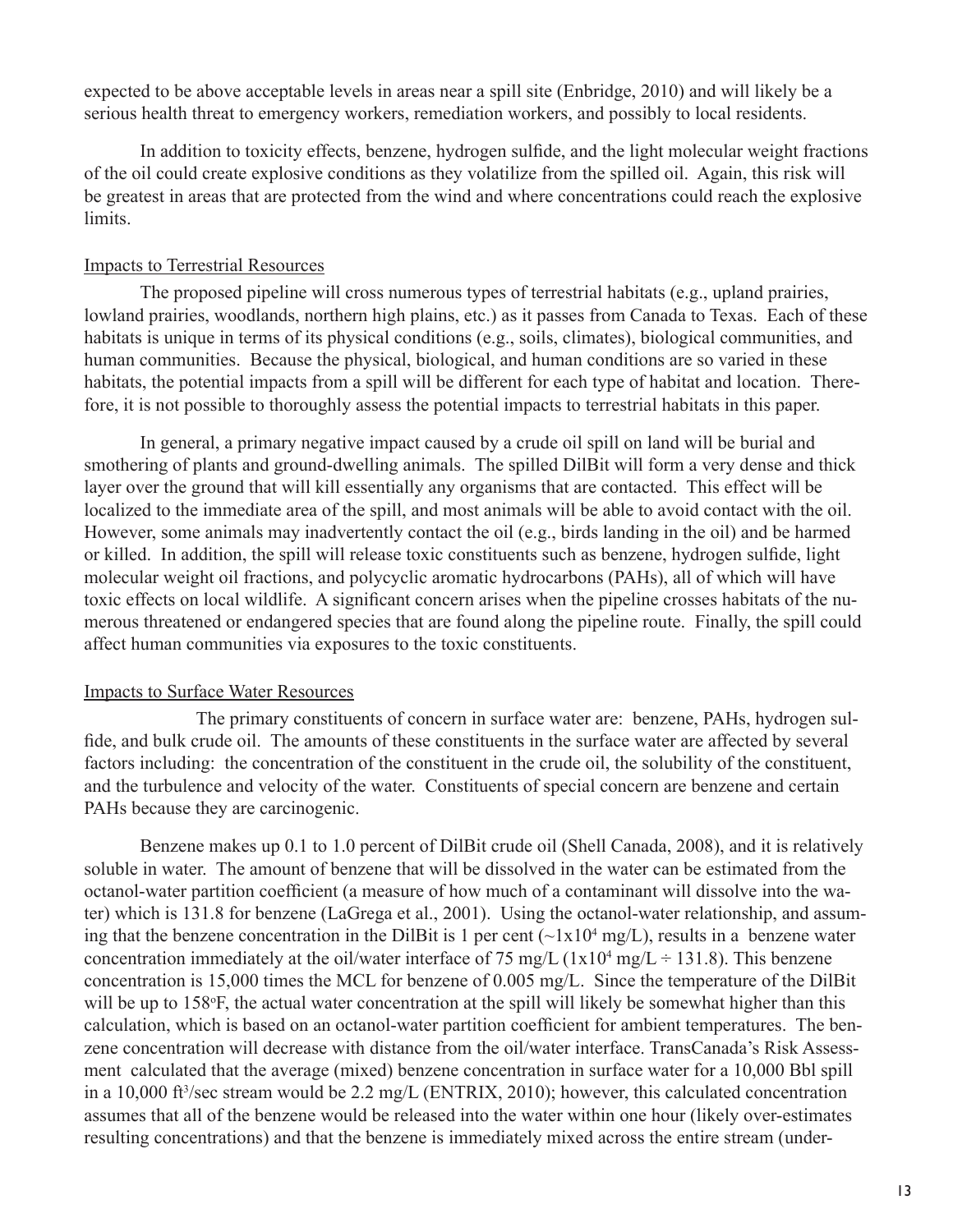estimates resulting concentrations). Note that 2.2 mg/L is 440 times the MCL for benzene. In most cases, the benzene will form a plume that travels downstream from the spill site. The concentration in the plume will gradually decrease as it moves farther from the spill site.

Besides human health risks from contaminated drinking water supplies, benzene also poses risks to aquatic species. The EPA Region III screening water concentration for benzene designed to be protective of aquatic biota is 0.370 mg/L (EPA, 2011b). The predicted benzene concentration at the oil/water interface is 75 mg/L which is 200 times higher than the screening concentration. Therefore, negative ecological impacts due to toxicity are expected, at least in localized areas where benzene is actively dissolving from the oil.

If a spill of 150,000 Bbl (i.e., in the range of predicted worst-case spill volumes) were to occur in a stream with a flow of 10,000 ft<sup>3</sup>/sec and a velocity of 3 ft/sec (e.g., the Missouri River below Fort Peck dam has a flow of 9,225 cfs, and the Yellowstone River at Miles City, MT has a flow of 11,180 cfs (USGS, 2009)), the mass and resulting plume of the benzene in the water could be characterized as follows. Assuming that benzene makes up 1.0 percent of the DilBit, 150,000 Bbl of DilBit would contain approximately 2.3x10<sup>5</sup> Kg of benzene (150,000 Bbl \* 42 gal/Bbl \* 3.788 L/gal \* 1 Kg/L \* 0.01). If 80 percent of the benzene is lost via volatilization and product removal during and immediately after the spill, 4.77x10<sup>4</sup> Kg of benzene would remain in the stream. This benzene would dissolve through time into the water from the DilBit mixture. To be released into the water, the benzene in the mass of crude would have to diffuse to the oil/water interface. Since the composition of DilBit is variable and since the thickness of the crude mass is case-specific (i.e., depends on turbulence, temperature, etc.), it is not possible to predict precisely the rate at which the benzene will diffuse to the oil/water interface; however, a reasonable assumption would be that 5 percent of the benzene would reach the oil/water interface per day. If this assumption is too high, these calculations will over estimate the water concentrations but underestimate the duration of the negative impacts, and if it is too small, the opposite will be true. Assuming 5 percent of the benzene is released into the water per day, over 2.3 million grams of benzene will be released to the water per day. This will result in a water concentration of 0.09 mg/L  $(2.3x10<sup>6</sup> g/d$ \* sec/10,000 ft<sup>3</sup> \* 1d/86,400 sec \* 1,000 mg/g \* 35.3 ft<sup>3</sup>/m<sup>3</sup> \* 0.001 m<sup>3</sup>/L) once the contaminant plume completely mixes across the entire width of the stream (several miles downstream of the spill). This concentration exceeds the MCL of 0.005 mg/L by 18.8 times. As the benzene plume migrates downstream, the concentration will decrease because of processes such as degradation and volatilization. Reported half-lifes of benzene in surface water range from 1 to 6 days (USEPA, 1986). Assuming a half-life of 3 days, a stream velocity of 3 ft/sec, and a tributary contribution of 20 cfs/mi (the measured value for the Missouri River downstream of the proposed crossing (USGS, 2009)), the plume would reach over 450 miles before its concentration would drop to the MCL and be safe for public water intakes. The plume length was modeled using a series of 10-mile long river reaches with first-order decay  $(k=-0.231d^{-1})$  and increased flow of 200 cfs/10 mi reach.

Contaminants from a release at the Missouri or Yellowstone River crossing would enter Lake Sakakawea in North Dakota where they would adversely affect drinking water intakes, aquatic wildlife, and recreation. Contaminants from a spill at the Platte River crossing would travel downstream unabated into the Missouri River for several hundred miles affecting drinking water intakes for hundreds of thousands of people (e.g., Lincoln, NE; Omaha, NE; Nebraska City, NE; St. Joseph, MO; Kansas City, MO) as well as aquatic habitats and recreational activities. In addition, other constituents from the spill would pose serious risks to humans and to aquatic species in the river.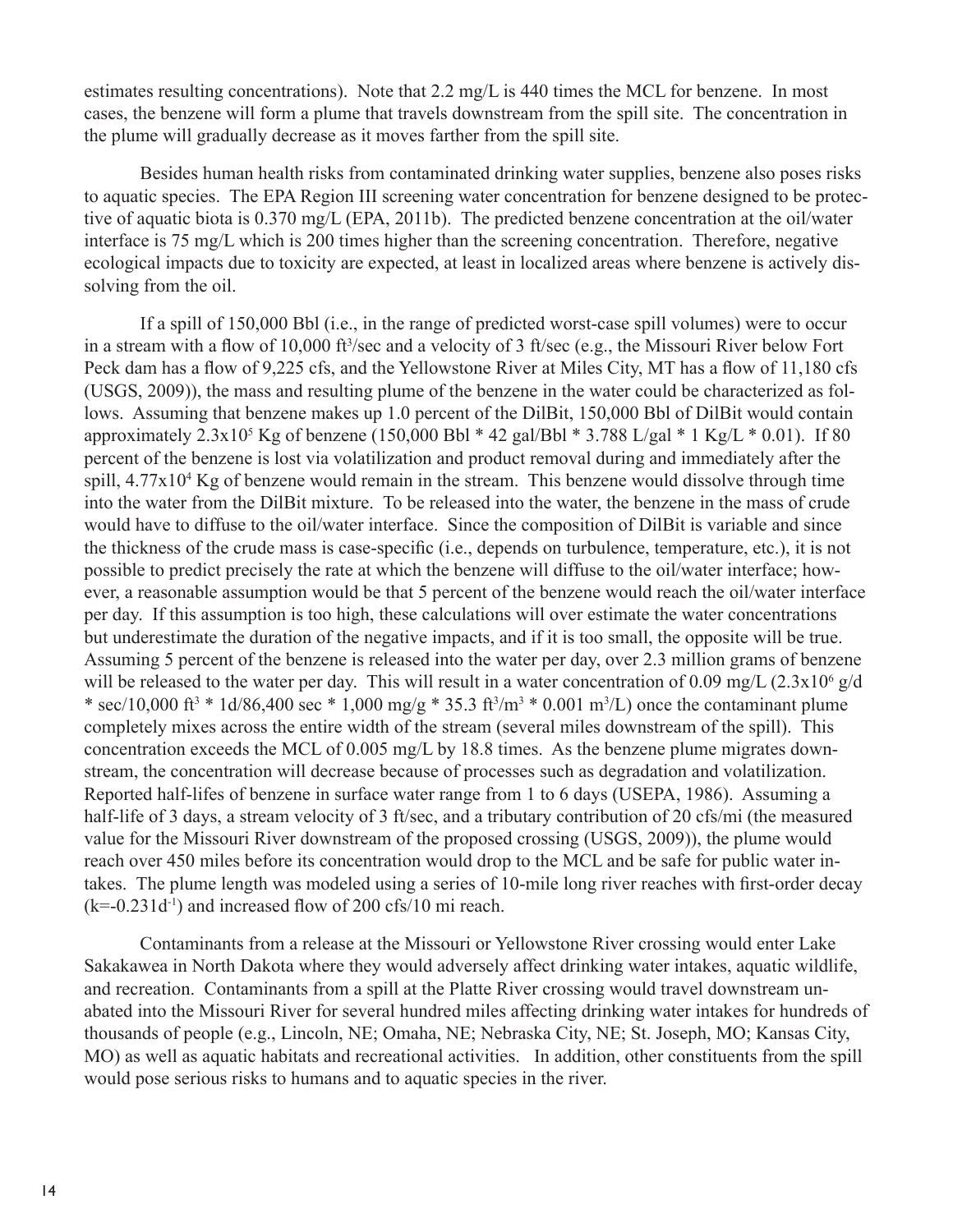

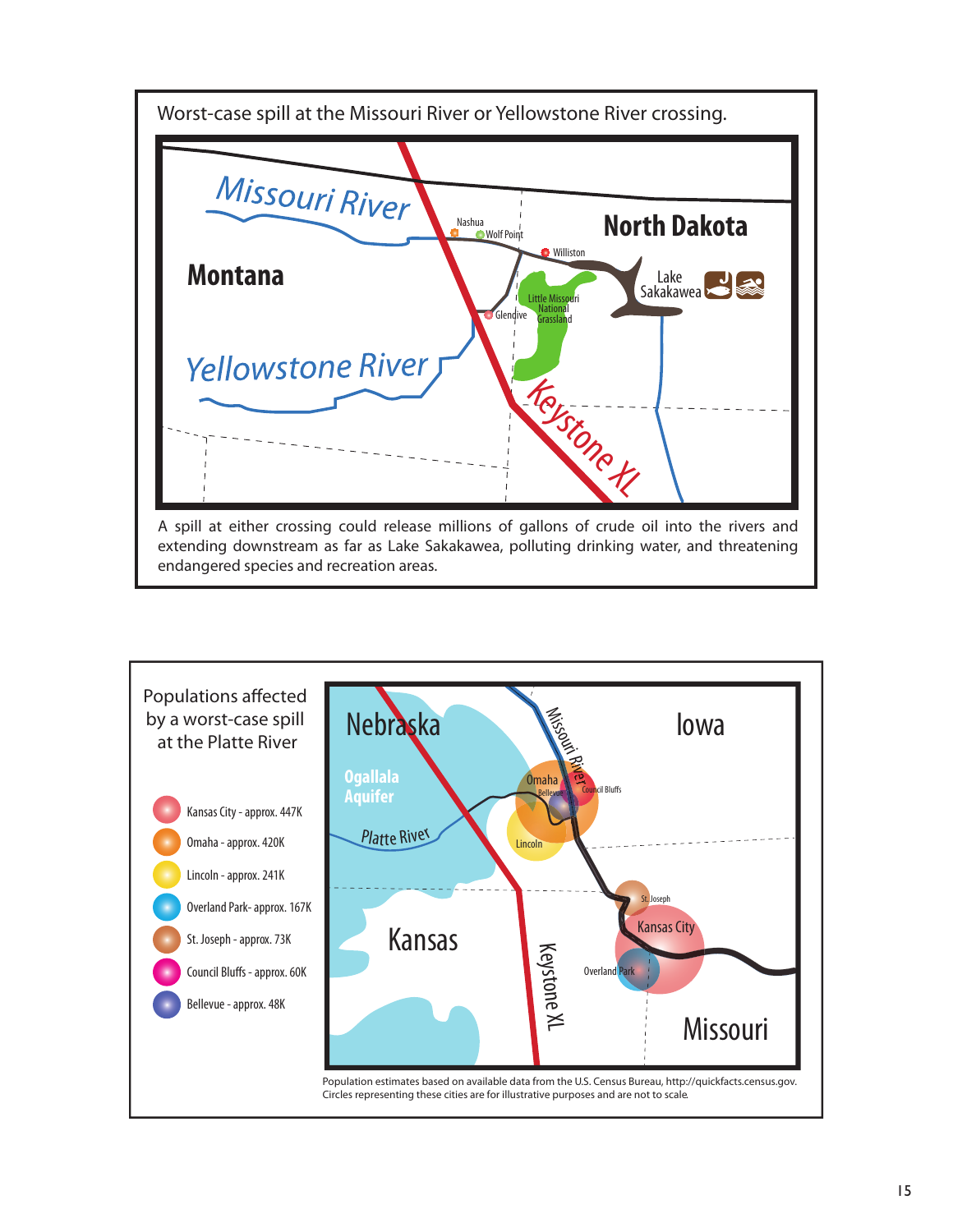Of course other assumptions (e.g., shorter half-life) would give somewhat different results. For example, assuming that benzene makes up only 0.3 percent of DilBit and that 10 percent of the benzene is released per day, the calculated plume length would be reduced to around 200 miles. However, since the case-specific details are not known at this point, the precise impacts cannot be calculated; however, it has been clearly shown that if a worst-case spill occurs in a major stream, the impacts would be serious, far-reaching, and long-lasting, and claims to the contrary should be challenged.

The concentrations of PAHs (e.g., benz(a)pyrene) are not specified in the Material Safety Data Sheet (MSDS) for DilBit (Shell Canada, 2008). Also, the risk assessment done for the pipeline (ENSR, 2006) discusses the presence of PAHs, but doesn't detail specific concentrations. Therefore, this analysis will assume that PAHs make up 2 percent of DilBit, and that benz(a)pyrene (BaP) makes up onetenth of the PAHs or 0.2 percent of the DilBit. This is likely an underestimate. PAHs are not as soluble or as mobile in surface water as is benzene. Much of the released PAH mass will sorb to sediments and remain closer to the location of the spill. However, they will be transported downstream with suspended solids and sediments, and the PAH fraction that does dissolve will form a plume and also be transported downstream. Since they are less soluble and mobile than benzene, PAHs pose less of a threat to municipal water intakes. Using the octanol-water coefficient for benz(a)pyrene (BaP) of 1.1 x 10<sup>6</sup> (LaGrega et al., 2001), the BaP concentration at the oil/water interface would be 0.0018 mg/L (1.8  $\mu$  g/L). This concentration exceeds the MCL for BaP of 0.0002 mg/L by a factor of about ten; however, this concentration would be quickly reduced as the plume mixes in the stream. Therefore, based on the assumption that PAHs make up 2 percent of the DilBit, drinking water is probably not significantly threatened from release of PAHs.

However, PAHs are toxic to aquatic organisms. The EPA Region III water quality criteria for benz(a) pyrene to protect aquatic species is 0.015  $\mu$  g/L (EPA, 2011b). In addition, there are several other PAHs with water quality values to protect aquatic species (e.g., benzo(a)anthracene (0.018  $\mu$  g/L), fluoranthene (0.04  $\mu$  g/L), and naphthalene (1.1  $\mu$ g/L)) that are likely to have concentrations that exceed water quality criteria in a major spill. Therefore, the estimated concentration of PAHs is approximately 100 times the allowable level for protection of aquatic life.

Hydrogen sulfide is very volatile, and much of it will likely volatilize to the air during a major spill. However, some of the hydrogen sulfide will dissolve into the surface water and cause toxic effects to the aquatic biota. The EPA Region III screening water concentration protective of aquatic species is 2.0  $\mu$  g/L. Since the hydrogen sulfide will quickly volatilize, it is expected that these toxic effects will be limited to areas near the spill.

Bitumen, which makes up most of the DilBit, is more dense than water, so it will sink to the bottom and smother any aquatic plants or sediment-dwelling organisms. These effects will be limited to the immediate area of the spill and are expected to pose a significant risk primarily if the stream is the habitat to threatened or endangered species. Since the Missouri, Yellowstone, and Platte Rivers all provide habitat to threatened and endangered species, including the pallid sturgeon, interior least tern, and piping plover, these impacts should be considered potentially significant.

|                                                 | <b>Estimate From This Analysis</b> |
|-------------------------------------------------|------------------------------------|
| Spill Volume                                    | 150,000 Bbl                        |
| Stream Discharge                                | $10,000 \text{ cfs}$               |
| <b>Fully Mixed Concentration</b> <sup>(a)</sup> | $0.09$ mg/L                        |

Table 5: Benzene Plume Development for Spill of 150,000 Bbl into a 10,000 cfs Stream.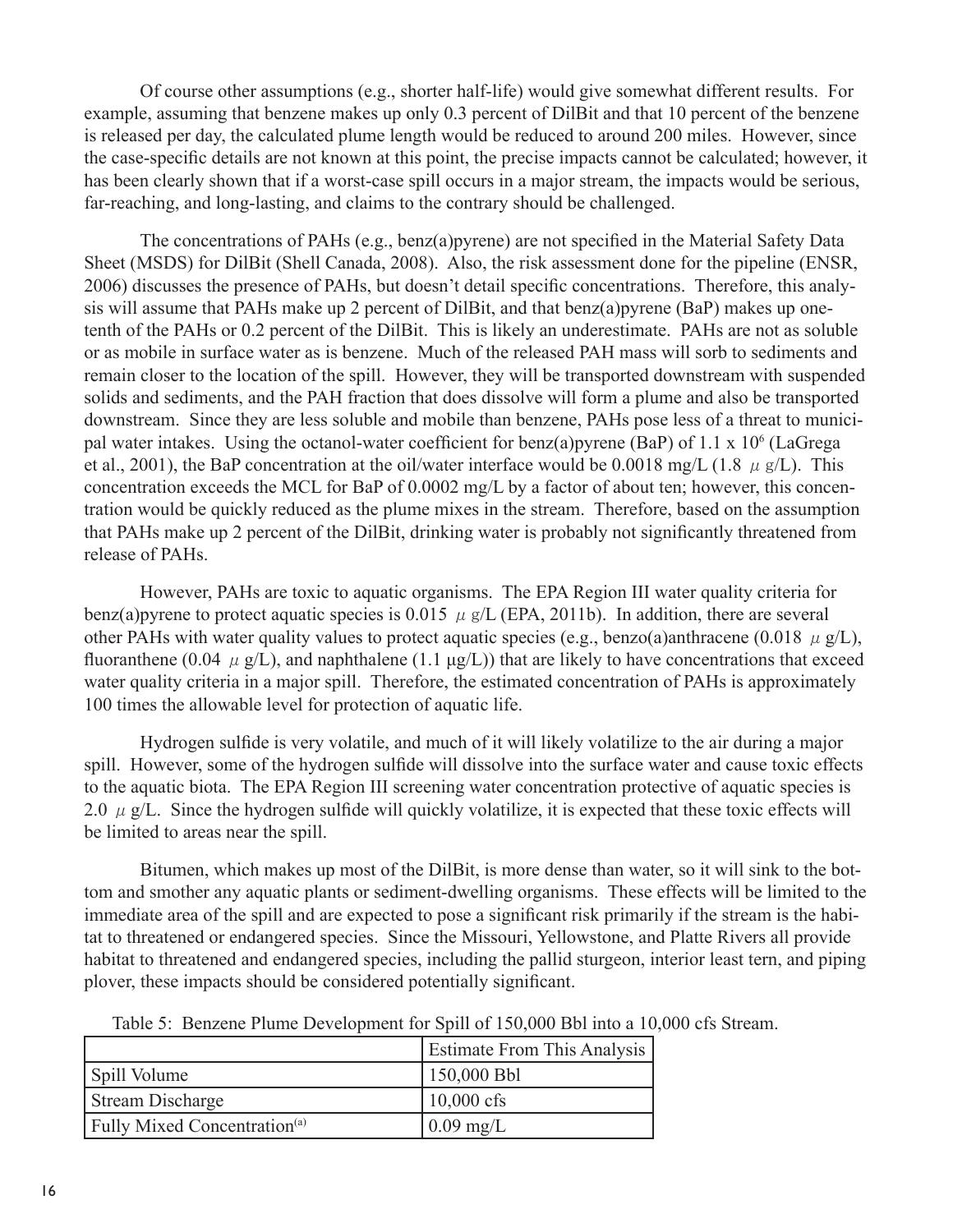| Ratio of Concentration to MCL <sup>(b)</sup> | 18.8               |
|----------------------------------------------|--------------------|
| Length of Plume $>$ MCL <sup>(c)</sup>       | $\sqrt{450}$ miles |
| Duration of Release to Water (d)             | 20 days            |

(a) mg/sec benzene release to stream  $\div$  L/sec of flow (10,000 cfs = 283,286 L/sec)

(b) fully mixed concentration  $\div$  0.005 mg/L

(c) assumes half-life of 3 d; velocity of 3 ft/sec;

(d) assumes 5 percent of benzene is released from DilBit mass per day

#### Impacts to Groundwater Resources

The primary constituent of concern for a spill into groundwater is benzene. Since DilBit is very viscous, the bulk crude oil will not likely migrate through the soil to groundwater in large quantities. However, if a small, underground leak remains undetected for an extended period of time, a large amount of benzene will be released with the DilBit. The released benzene could then be transported to groundwater via infiltrating rainwater. According to a TransCanada publication "Frequency-Volume Study of Keystone Pipeline" (DNV, 2006), a leak of 1.5 percent of total flow could remain undetected for 90 days. For this analysis, the discovery and shut-down time is assumed to be 14 days which corresponds to the time between pipeline inspections. At the design flow rate of 900,000 Bbl/d, a 1.5 percent leak would release 189,000 Bbl (7.9 million gallons) of DilBit in 14 days. Since DilBit is 0.1 to 1.0 percent benzene, this would result in a release of up to 79,380 gallons of benzene.

A spill of the magnitude of 189,000 Bbl of DilBit would occupy approximately  $2.65 \times 10^6$  cubic feet of subsurface sands with a porosity of  $0.4$  (189,000 Bbl  $*$  5.61 ft<sup>3</sup>/Bbl  $\div$  0.4). Assuming that the DilBit mass occupies a somewhat cylindrical volume and that the aquifer is 20 feet below the pipeline, the DilBit would spread to an area approximately 335 feet in diameter (335 feet diameter X 30 feet high). A reasonable worst-case 100-year, 24-hour storm would deposit 6 inches of rain water on the site. In the Sandhills of Nebraska, nearly all of this water would infiltrate. Six inches of water infiltrating onto a contaminated area of  $8.8x10^4$  ft<sup>2</sup> (335 feet diameter) results in  $4.4x10^4$  cubic feet of water  $(8.8x10^4)$ ft<sup>2</sup> \* 0.5 ft infiltrating water) contacting the DilBit. Using the octanol-water partition coefficient of 131.8 (LaGrega et al., 2001), the benzene concentration in the infiltrating water would be approximately 75 mg/L. The 4.4x10<sup>4</sup> cubic feet of water at a concentration of 75 mg/L equates to 9.35x10<sup>7</sup> milligrams of benzene. Thus, this storm would transport  $9.35x10<sup>7</sup>$ milligrams of benzene to the groundwater. Once in the groundwater, the benzene plume would migrate down-gradient, potentially to down-gradient water supplies or basements where it could pose a cancer risk to residents. The 9.35x107 milligrams of benzene in the groundwater, if evenly distributed (not likely) could pollute  $1.9x10^{10}$  L  $(4.9x10^9$  gallons) of groundwater at the MCL, enough water to form a plume 40 feet thick by 500 feet wide by more than 15 miles long (assuming porosity of 0.4) at the MCL. These plume dimensions are given for illustrative purposes only. The actual dimensions of a groundwater plume cannot be determined with the available information. Of course, the benzene would not be evenly distributed; however, the plume would still be many miles long. In addition, future storms would transport additional benzene to the groundwater increasing the size of the plume.

The worst-case site for such a spill is in the Sandhills region of Nebraska. The Sandhills are ancient sand dunes that have been stabilized by grasses. Because of their very permeable geology, nearly 100 percent of the annual rainfall infiltrates to a very shallow aquifer, often less than 20 feet below the surface. This aquifer is the well-known Ogallala Aquifer that is one of the most productive and important aquifers in the world.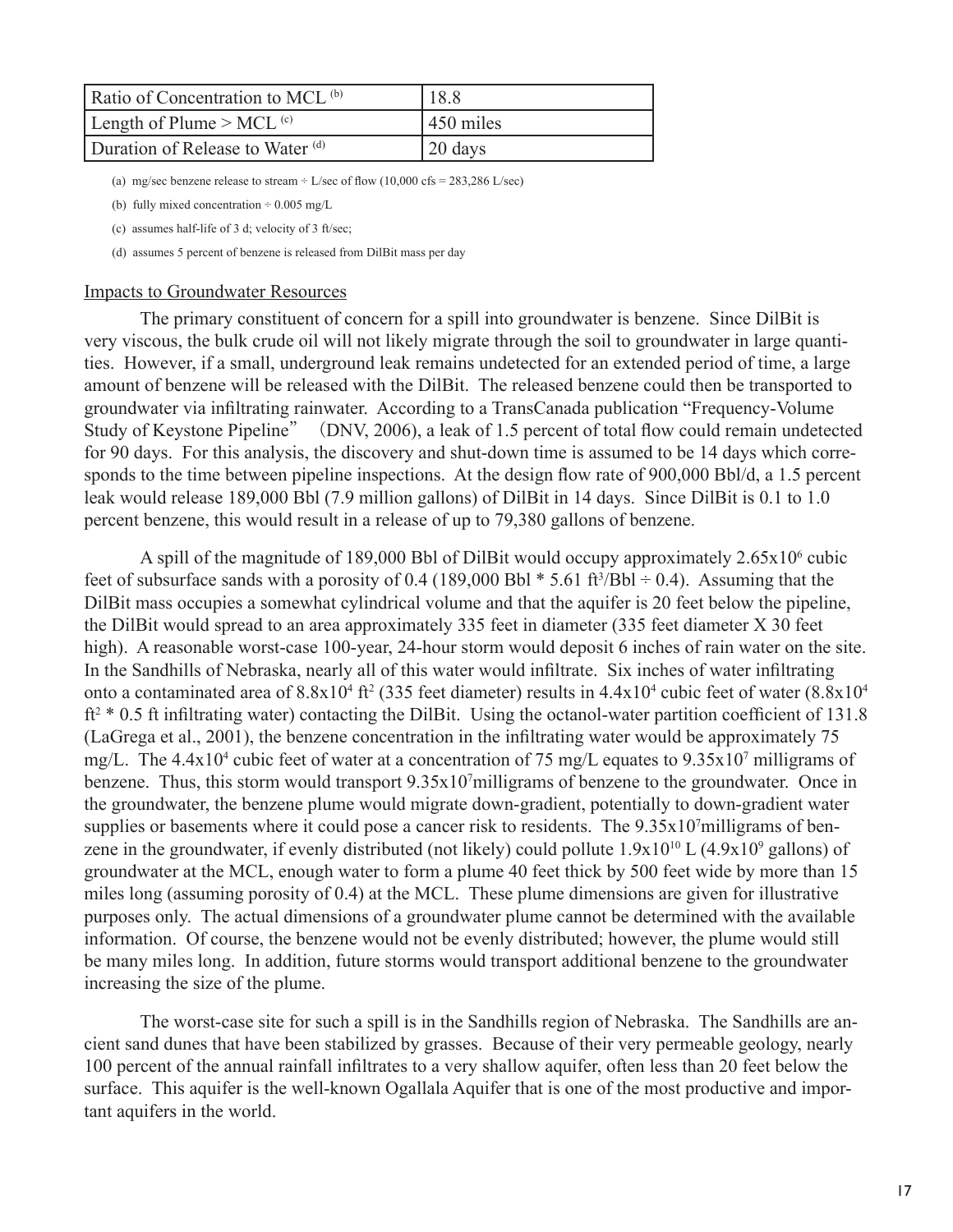

Table 6: Benzene Plume from a189,000 Bbl Spill to Groundwater.

| Volume of released DilBit (Bbl)               | 189,000                                      |
|-----------------------------------------------|----------------------------------------------|
| Volume of benzene in spill (gal)              | 79,380                                       |
| Mass of benzene dissolved in groundwater (mg) | $9.35x10^7$                                  |
| Volume of contaminated water $>$ MCL (gal)    | $4.9x10^{9}$                                 |
| Equivalent plume dimensions                   | $\frac{1}{10}$ 40 feet X 500 feet X 15 miles |

# **References**

- Crandall, G. (2002) Non-Conventional Oil Market Outlook. Presentation to: International Energy Agency, Conference on Non-Conventional Oil, 2002 p.4,<http://www.iea.org/work/2002/calgary/Crandall.pdf> (last accessed January 12, 2011). As cited in"Tar Sands Pipelines Safety Risks". A Joint Report by: Natural Resources Defense Council, National Wildlife Federation, Pipeline Safety Trust, and Sierra Club, February 2011.
- DNV Consulting (2006) Frequency-Volume Study of Keystone Pipeline.Report No. 70015849-2 rev 1.Report forTransCanada Pipelines, Ltd. May 2006.
- Enbridge (2010 Enbridge Line 6B 608 Pipeline Release, Marshall Michigan, Health and Safety Plan, Enbridge. Inc. 2010. [http://epa.gov/enbridgespill/pdfs/finalworkplanpdfs/enbridge\\_final\\_healthsafety\\_20100819.pdf](http://epa.gov/enbridgespill/pdfs/finalworkplanpdfs/enbridge_final_healthsafety_20100819.pdf). Last accessed March 15, 2011.
- ENSR (2006) Pipeline Risk Assessment and Environmental Consequence Analysis. Prepared for: Keystone Pipeline Project, TransCanada Keystone Pipeline, LP. ENSR Corporation, June 2006, document No.: 10623-004.